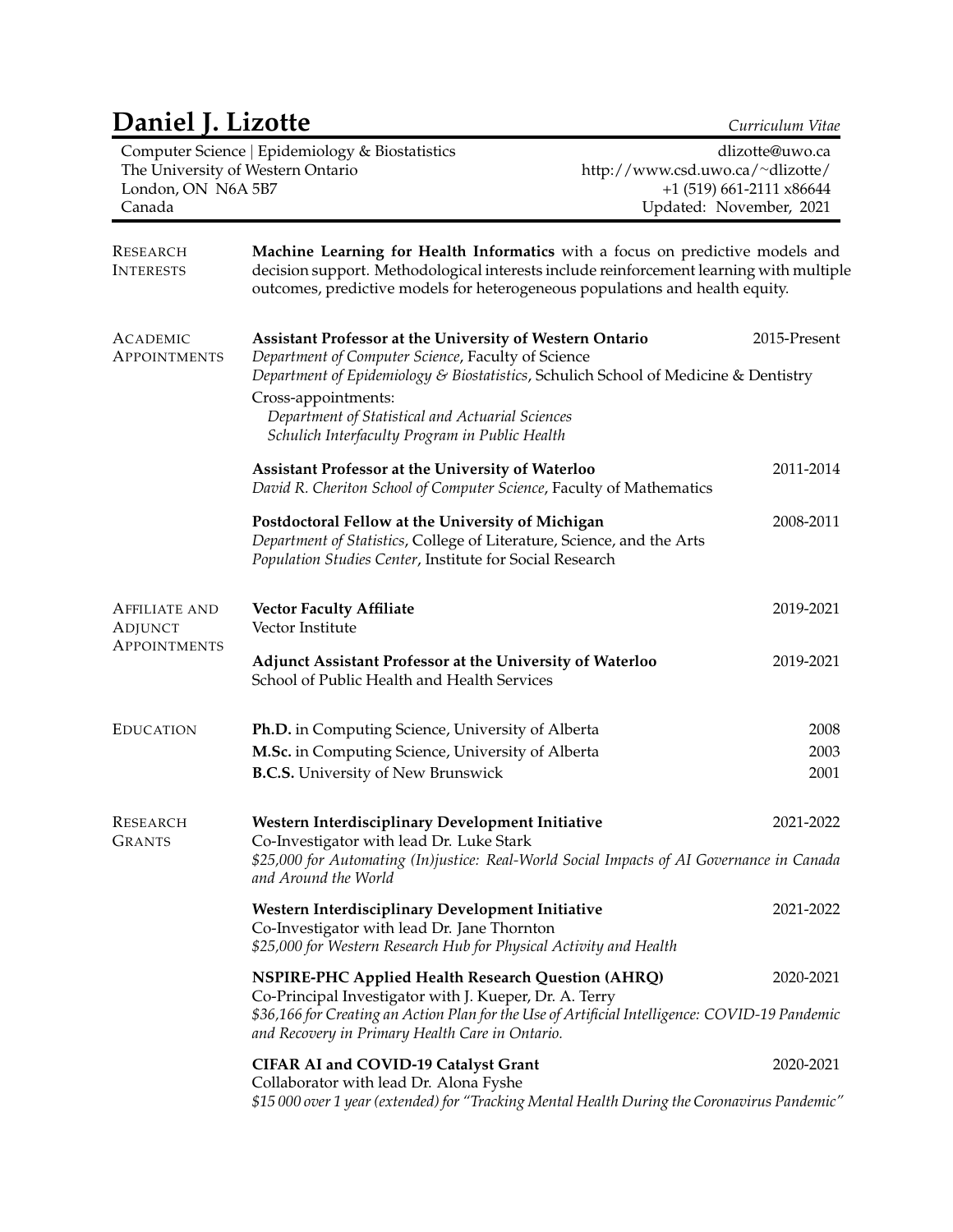| <b>Fields Institute Workshop Grant</b><br>Co-Organizer with Drs. Alona Fyshe and Ted Parson                                                                                                                                                                                    | 2020-2021 |
|--------------------------------------------------------------------------------------------------------------------------------------------------------------------------------------------------------------------------------------------------------------------------------|-----------|
| \$15000 over 1 year (extended) for "The Second Summer Institute on AI and Society"                                                                                                                                                                                             |           |
| <b>Western Research Catalyst Grant</b><br>Co-Investigator with lead Dr. Jacob Shelley<br>\$50 000 over 1 year for "Ethical, legal, and policy dimensions of scaling back social distancing                                                                                     | 2020-2021 |
| and restrictive public health measures for the COVID-19 pandemic"                                                                                                                                                                                                              |           |
| <b>CIHR Planning and Dissemination Grant</b><br>Principal Investigator<br>\$24 950 over 2 years for "Beyond Supervised Learning: Artificial Intelligence Tools to Help                                                                                                         | 2019-2020 |
| Public Health Stakeholders Serve Marginalized Populations"                                                                                                                                                                                                                     |           |
| <b>NSERC</b> Engage<br>Principal Investigator, industry collaboration with PointClickCare<br>\$25000 over 6 months for "Predictive modelling methodology for longitudinal data in long-<br>term care"                                                                          | 2019      |
| <b>CIFAR AI &amp; Society Call for Workshops</b><br>Co-Applicant with Drs. Alona Fyshe (P.I.) and Ted Parson<br>\$50 000 over 1 year for "The Summer Institute for the Societal Impacts of AI"                                                                                 | 2018-2019 |
| <b>NSERC Discovery Grant</b><br>Principal Investigator<br>\$28 000/year for "Machine learning methodology for sequential decision support from large-<br>scale longitudinal data"                                                                                              | 2018-2024 |
| <b>CIHR Planning and Dissemination Grant</b><br>Co-Applicant with Principal Applicant Dr. Merrick Zwarenstein<br>\$19 933 for "Artificial Intelligence for Screening and Secondary Prevention of Chronic Kidney<br>Disease in a Learning Health System in Ontario (LeHSOn-AI)" | 2018-2019 |
| <b>NSERC</b> Engage<br>Principal Investigator, industry collaboration with RightBlue Labs<br>\$25 000 over 6 months for "Data-driven prediction of mental health risk"                                                                                                         | 2017      |
| <b>Western Strategic Support for CIHR Success</b>                                                                                                                                                                                                                              | 2017      |
| Principal Investigator<br>\$23 000 over 2 years for "Rapid analysis of social media data to augment surveillance of foodborne<br>disease outbreaks"                                                                                                                            |           |
| <b>Ontario Research Fund - Research Excellence (Round 8)</b>                                                                                                                                                                                                                   | 2016      |
| Co-Investigator with Principal Investigator Dr. Richard Kim<br>\$100 000 of \$1.45 million over 5 years for "Pharmacogenomics Technologies and Patient-Centred<br>Approaches for Enhancing Drug Safety and Effectiveness"                                                      |           |
| <b>CIHR Project Grant</b>                                                                                                                                                                                                                                                      | 2017      |
| Co-Applicant with Principal Investigator Dr. Kelly Anderson<br>\$720 000 over 3 years for "Understanding the Role of the Family Physician in Early Psychosis<br>Intervention: A Mixed Methods Study"                                                                           |           |
| <b>CIHR Project Grant</b>                                                                                                                                                                                                                                                      | 2017      |
| Co-Applicant with Principal Investigator Dr. Manuel Montero-Odasso<br>\$967 725 over 5 years for "Gait as a clinical marker to predict progression to dementia syndromes<br>in mild cognitive impairment"                                                                      |           |
| <b>UWO Interdisciplinary Development Initiatives</b>                                                                                                                                                                                                                           | 2016      |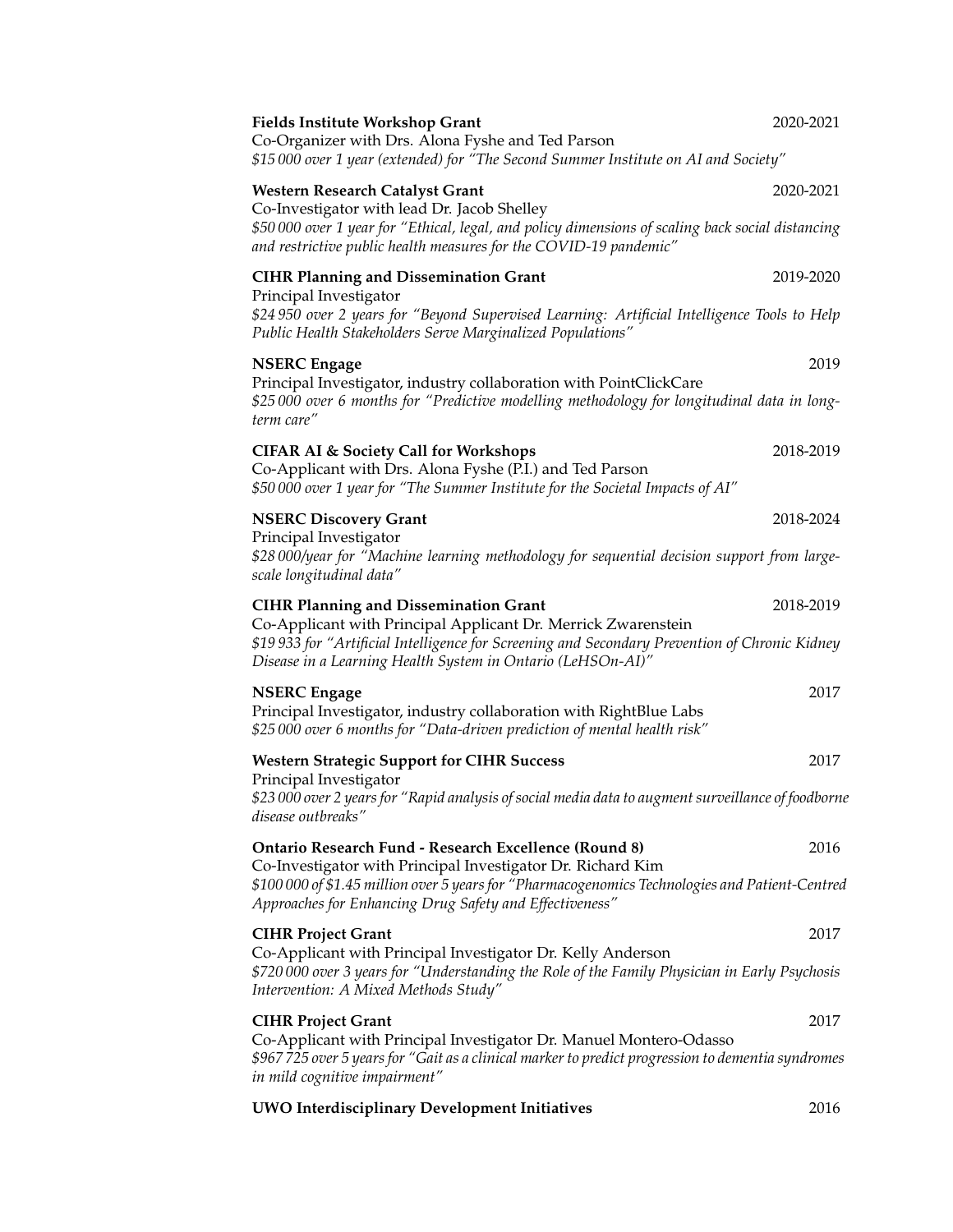|              | Participant with Dr. K. Shoemaker (Director) and others<br>\$200 000 over 3 years for "The Smart, Healthy Campus," a data-driven mental health initiative                                                                                                                                                                                                                  |           |
|--------------|----------------------------------------------------------------------------------------------------------------------------------------------------------------------------------------------------------------------------------------------------------------------------------------------------------------------------------------------------------------------------|-----------|
|              | <b>Canadian Frailty Network Catalyst Grant Program</b><br>Co-investigator with Principal Investigator Dr. Cheryl Forchuk and others<br>\$100000 for "TELEPROM-G: A Study Evaluating Access and Care Delivery of Telehealth                                                                                                                                                 | 2016-2017 |
|              | Services Among Community-Based Seniors"                                                                                                                                                                                                                                                                                                                                    |           |
|              | <b>NSERC Discovery Grant</b><br>Principal Investigator<br>\$22 000/year for "Machine learning for non-myopic decision support and knowledge discovery"                                                                                                                                                                                                                     | 2012-2018 |
|              | <b>GRAND National Centre of Excellence Project PLATFORM2:CONFIG</b><br>co-Investigator with Principal Investigators Drs. M. Müller (Alberta), H. Hoos (UBC)<br>\$8 648 for "Optimizing CPLEX for Medical Decision Making Problems"                                                                                                                                         | 2014-2015 |
|              | Canada Foundation for Innovation - Leaders Opportunity Fund<br>co-Principal Investigator Drs. Jesse Hoey and Pascal Poupart (Waterloo)<br>Total \$442 330 from all sources for "Computational Health Informatics Lab Infrastructure"                                                                                                                                       | 2013      |
| Awards       | Izaak Walton Killam Memorial Scholarship<br>This is the most prestigious graduate award administered by the University of Alberta.                                                                                                                                                                                                                                         | 2005-2007 |
|              | Ralph Steinhauer Award of Distinction<br>This award recognizes academic achievement of students studying in Alberta.                                                                                                                                                                                                                                                       | 2005      |
|              | <b>NSERC Post Graduate Scholarship B</b>                                                                                                                                                                                                                                                                                                                                   | 2003-2005 |
|              | <b>NSERC Post Graduate Scholarship A</b>                                                                                                                                                                                                                                                                                                                                   | 2001-2003 |
|              | <b>University of New Brunswick</b><br><b>Computer Science Prize for Best Undergraduate Honours Thesis</b>                                                                                                                                                                                                                                                                  | 2001      |
|              | Lieutenant Governor of New Brunswick Silver Medal<br>This award is for the highest cumulative grade point average in Computer Science.                                                                                                                                                                                                                                     | 2001      |
| Publications | <b>Journal Articles</b>                                                                                                                                                                                                                                                                                                                                                    |           |
|              | [1] Mayuri Mahendran, Daniel Lizotte, Yayuan Zhu, and Greta R. Bauer. Describing<br>intersectional health outcomes: An evaluation of data analysis methods. Epidemiology,<br>2022. Accepted; scheduled May 2022., [Impact Factor: 4.822].                                                                                                                                  |           |
|              | [2] Chris Brogly, Michael A Bauer, Daniel J Lizotte, MacLean L Press, Arlene<br>MacDougall, Mark Speechley, Erin Huner, Marc Mitchell, Kelly K Anderson, and Eva<br>Pila. An app-based surveillance system for undergraduate students' mental health<br>during the COVID-19 pandemic: Protocol for a prospective cohort study. JMIR Res<br>Protoc, 10(9):e30504, Sep 2021. |           |
|              | [3] Maede S. Nouri, Daniel J. Lizotte, Kamran Sedig, and Sheikh S. Abdullah.<br>Visemure: A visual analytics system for making sense of multimorbidity using<br>electronic medical record data. Data, 6(8), 2021.                                                                                                                                                          |           |
|              | [4] Greta R. Bauer, Siobhan M. Churchill, Mayuri Mahendran, Chantel Walwyn,<br>Daniel Lizotte, and Alma Angelica Villa-Rueda. Intersectionality in quantitative<br>research: A systematic review of its emergence and applications of theory and<br>methods. SSM - Population Health, page 100798, 2021. Online.                                                           |           |

<sup>\*</sup>Directly-supervised trainees are underlined.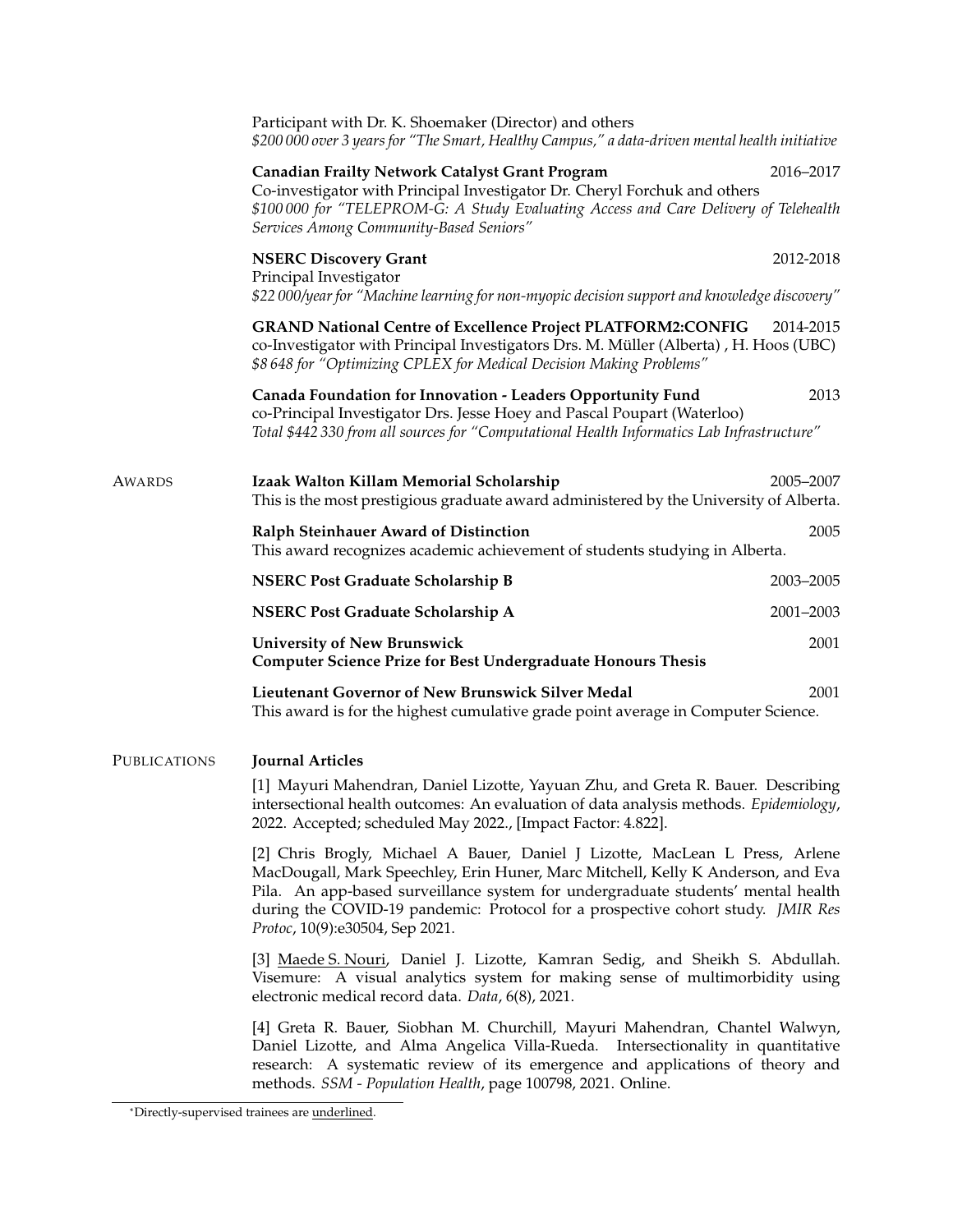[5] Moutasem A. Zakkar and Daniel J. Lizotte. Analyzing patient stories on social media using text analytics. *Journal of Healthcare Informatics Research*, March 2021. [https:](https://doi.org/10.1007/s41666-021-00097-5) [//doi.org/10.1007/s41666-021-00097-5.](https://doi.org/10.1007/s41666-021-00097-5)

[6] Jason E. Black, Jacqueline K. Kueper, Amanda L. Terry, and Daniel J. Lizotte. Development of a prognostic prediction model to estimate the risk of multiple chronic diseases: Constructing a copula-based model using Canadian primary care electronic medical record data. *International Journal of Population Data Science*, 6(1):1–18, January 2021.

[7] Greta Bauer and Daniel J. Lizotte. Artificial intelligence, intersectionality, and the future of public health. *American Journal of Public Health*, 111(1), January 2021. Opinion Editorial (Peer reviewed), [Impact Factor: 6.464].

[8] Jacqueline K. Kueper, Daniel J. Lizotte, Manuel Montero-Odasso, and Mark Speechley. Cognition and motor function: The gait and cognition pooled index. *PLOS ONE*, 15(9):1–16, 2020. [Impact Factor: 2.740].

[9] Nicole Schoer, Rebecca Rodrigues, Jennifer Reid, Bridget L. Ryan, Daniel J. Lizotte, Richard Booth, Arlene G. MacDougall, Paul Kurdyak, and Kelly K. Anderson. Patterns of primary care use prior to a first diagnosis of non-affective psychotic disorder in Ontario, Canada. *Canadian Journal of Psychiatry*, pages 1–12, 2020. doi:10.1177/0706743720961732, [Impact Factor: 3.313].

[10] Danica Facca, Maxwell Smith, Jacob Shelley, Daniel J. Lizotte, and Lorie Donelle. Exploring the ethical issues in research using digital data collection strategies with minors: A scoping review. *PLOS ONE*, 15(8):1:17, 2020. [Impact Factor: 2.740].

[11] Kathryn Nicholson, Tine de Burghgraeve, Martin Fortin, Lauren Griffith, Silvan Licher, Dan Lizotte, Frances Mair, Ruben Miozzo, Maede Sadat Nouri, Bridget Ryan, Eng Sing Lee, Susan Smith, Moira Stewart, Amanda Terry, Mayra Tisminetzky, Maria Ukhanova, Stephen Wetmore, and Saverio Stranges. Advancing crossnational planning and partnership: Proceedings from the international multimorbidity symposium 2019. *Journal of Comorbidity*, 10:1–6, 2020.

[12] Sheikh S. Abdullah, Neda Rostamzadeh, Kamran Sedig, Daniel J. Lizotte, Amit X. Garg, and Eric McArthur. Machine learning for identifying medication-associated acute kidney injury. *Informatics*, 7(2):18, May 2020.

[13] Jason E. Black, Amanda L. Terry, and Daniel J. Lizotte. Development and evaluation of an osteoarthritis risk model for integration into primary care health information technology. *International Journal of Medical Informatics*, 141:104160, 2020. [Impact Factor: 2.731].

[14] Jacqueline Kueper, Amanda Terry, Merrick Zwarenstein, and Daniel J. Lizotte. Artificial Intelligence and primary care research: A scoping review. *The Annals of Family Medicine*, 18:250–258, May 2020. [Impact Factor: 6.092].

[15] Lavanya Uruthiramoorthy, Daniel Lizotte, Monali Malvankar, Cindy Hutnik, and Kathy Speechley. Estimating patient-reported outcomes for glaucoma management: Cross-sectional study. *Journal of Evidence-Based Medicine*, 13:8–16, 2020. [Impact Factor: 1.00].

[16] Markus Gulilat, Denise Keller, Bradley Linton, Pananos, A. Demetri, Daniel Lizotte, George K. Dresser, Jeffrey Alfonsi, Rommel G. Tirona, Richard B. Kim, and Ute I. Schwarz. Drug interactions and pharmacogenetic factors contribute to variation in apixaban concentration in atrial fibrillation patients in routine care. *Journal of*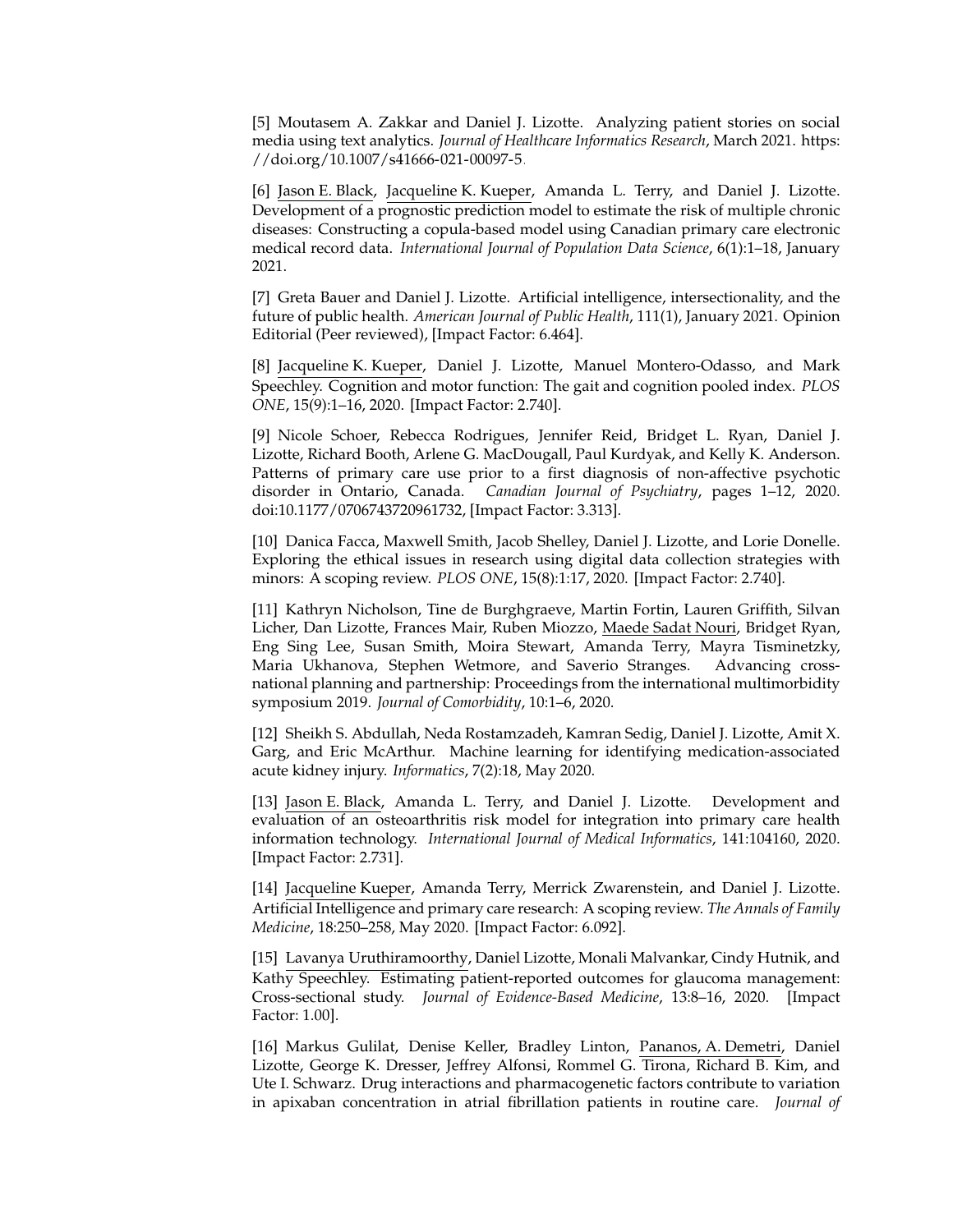*Thrombosis and Thrombolysis*, 49(2):294–303, Feb 2020. [Impact Factor: 2.941].

[17] Carter W. Lim, Vlad Diaconita, Eddie Liu, Nicholas Ault, Daniel Lizotte, Mary Nguyen, and Cindy M.L. Hutnik. Effect of 6-week washout period on intraocular pressure following chronic prostaglandin analogue treatment: a randomized controlled trial. *Canadian Journal of Ophthalmology*, 55(2):143 – 151, 2020. [Impact Factor: 1.305].

[18] Daniel J. Lizotte, Mayuri Mahendran, Siobhan M. Churchill, and Greta R. Bauer. Math versus meaning in MAIHDA: A commentary on multilevel statistical models for quantitative intersectionality. *Social Science & Medicine*, 245:112500, 2020. [Impact Factor: 3.087].

[19] Davis, Brent D., Kamran Sedig, and Daniel J. Lizotte. Archetype-based modeling and search of social media. *Big Data and Cognitive Computing*, 3(3), 2019.

[20] Emma Farago, Shrikant Chinchalkar, Daniel J. Lizotte, and Ana Luisa Trejos. Development of an EMG-based muscle health model for elbow trauma patients. *Sensors*, 19(15), 2019. [Impact Factor: 2.677].

[21] Eliseos J. Mucaki, Jonathan Z. L. Zhao, Daniel J. Lizotte, and Peter K. Rogan. Predicting response to platin chemotherapy agents with biochemically-inspired machine learning. *Signal Transduction and Targeted Therapy*, 4(1):1–12, 2019. [Impact Factor: 5.873].

[22] Thomas Akdeniz, Daniel J. Lizotte, and Nasser Abukhdeir. A generalised shapelet-based method for analysis of nanostructured surface imaging. *Nanotechnology*, 30(7):1–9, 2018. [Impact Factor: 3.399].

[23] Kelly K. Anderson, Suzanne Archie, Richard G. Booth, Chiachen Cheng, Daniel Lizotte, Arlene G. MacDougall, Ross M. G. Norman, Bridget L. Ryan, Amanda L. Terry, Rebecca Rodrigues, and et al. Understanding the role of the family physician in early psychosis intervention. *BJPsych Open*, 4(6):447–453, 2018.

[24] Laura E. Jansen, Wendy A. Teft, Rhiannon V. Rose, Daniel J. Lizotte, and Richard B. Kim. CYP2D6 genotype and endoxifen plasma concentration do not predict hot flash severity during tamoxifen therapy. *Breast Cancer Research and Treatment*, 171(3):701–708, Oct 2018. [Impact Factor: 3.471].

[25] Daniel J. Lizotte and Arezoo Tahmasebi. Prediction and tolerance intervals for Dynamic Treatment Regimes. *Statistical Methods in Medical Research*, 26(4):1611–1629, 2017. [Impact Factor: 2.388].

[26] Markus Gulilat, Anthony Tang, Steven E. Gryn, Peter Leong-Sit, Allan C. Skanes, Jeffrey E. Alfonsi, George K. Dresser, Sara L. Henderson, Rhiannon V. Rose, Daniel J. Lizotte, Wendy A. Teft, Ute I. Schwarz, Rommel G. Tirona, and Richard B. Kim. Interpatient variation in rivaroxaban and apixaban plasma concentrations in routine care. *Canadian Journal of Cardiology*, 33(8):1036–1043, 2017. [Impact Factor: 5.592].

[27] Daniel J. Lizotte and Eric B. Laber. Multi-objective Markov decision processes for data-driven decision support. *Journal of Machine Learning Research*, 17(211):1–28, 2016. [Impact Factor: 4.091].

[28] Suderman, Robert, Daniel J. Lizotte, and Nasser Mohieddin Abukhdeir. Theory and application of shapelets to the analysis of surface self-assembly imaging. *Phys. Rev. E*, 91:033307, Mar 2015. [Impact Factor: 2.353].

[29] E. B. Laber, D. J. Lizotte, M. Qian, W. E. Pelham, and S. A. Murphy. Dynamic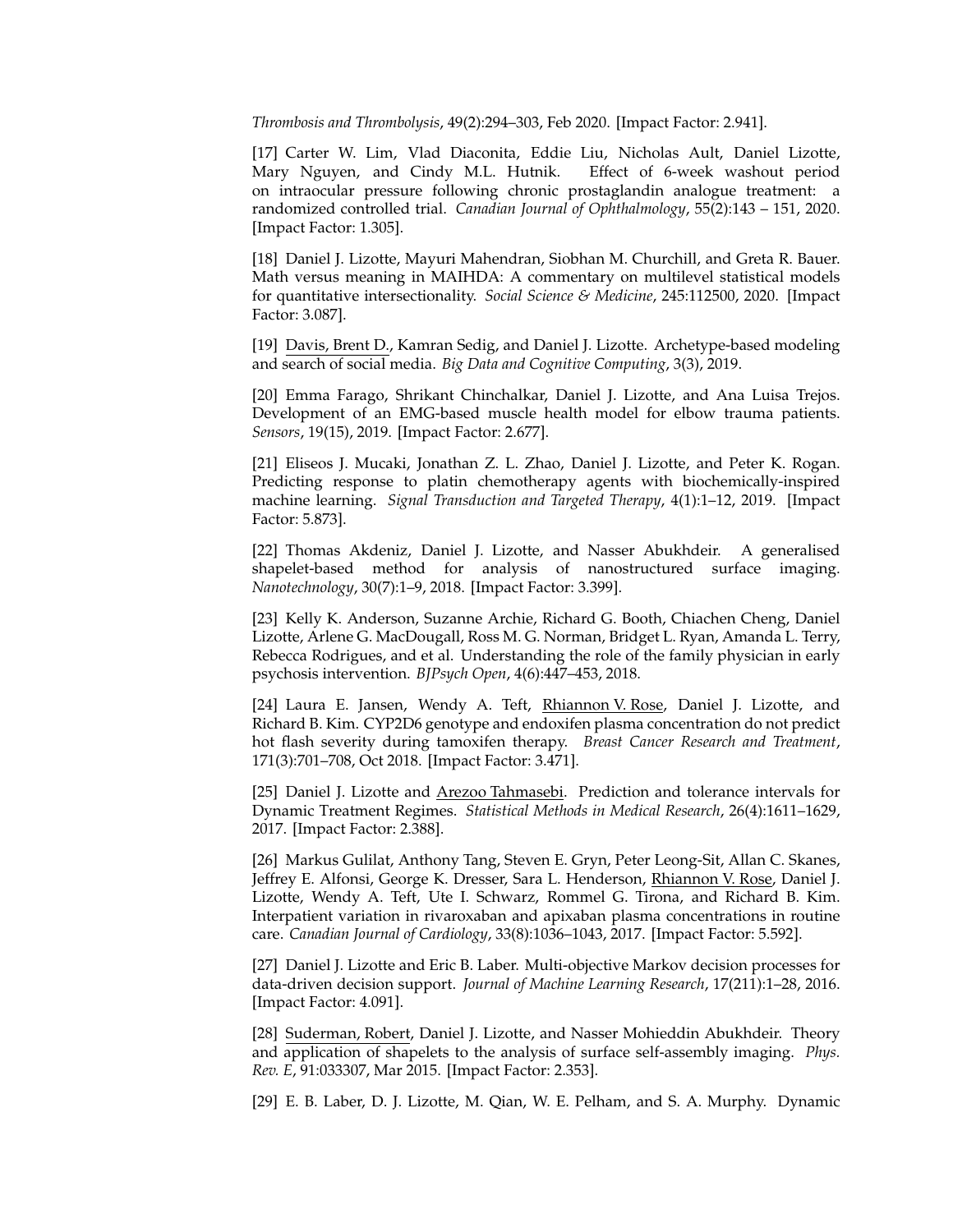treatment regimes: technical challenges and applications. *Electronic Journal of Statistics*, 8(1):1225–1272, 2014. [Impact Factor: 1.529].

[30] George Zhu, Daniel J. Lizotte, and Jesse Hoey. Scalable approximate policies for Markov decision process models of hospital elective admissions. *Artificial Intelligence in Medicine*, 61(1):21–34, May 2014. [Impact Factor: 3.574].

[31] Eric B. Laber, Daniel J. Lizotte, and Bradley Ferguson. Set-valued dynamic treatment regimes for competing outcomes. *Biometrics*, 70(1):53–61, March 2014. [Impact Factor: 1.755].

[32] Luiza Antonie, Kris Inwood, Daniel J. Lizotte, and J. Andrew Ross. Tracking people over time in 19th century Canada for longitudinal analysis. *Machine Learning*, 95:129–146, 2013. [Impact Factor: 2.809].

[33] Daniel J. Lizotte, Michael Bowling, and Susan A. Murphy. Linear fitted-Q iteration with multiple reward functions. *Journal of Machine Learning Research*, 13:3253–3295, Nov 2012. [Impact Factor: 4.091].

[34] Daniel Almirall, Daniel J. Lizotte, and Susan A. Murphy. Comment on "Evaluation of Viable Dynamic Treatment Regimes in a Sequentially Randomized Trial of Advanced Prostate Cancer" by L. Wang, A. Rotnitzky, X. Lin, R. E. Millikan and P. F. Thall. *Journal of the American Statistical Association, Applications and Case Studies*, 107(498):509–512, 2012.

[35] Daniel Lizotte, Russell Greiner, and Dale Schuurmans. An experimental methodology for response surface optimization methods. *The Journal of Global Optimization*, 53(4):699–736, 2012.

[36] Susan Shortreed, Eric Laber, Daniel Lizotte, T. Stroup, Joelle Pineau, and Susan Murphy. Informing sequential clinical decision-making through reinforcement learning: an empirical study. *Machine Learning*, 84:109–136, 2011. [Impact Factor: 2.809].

[37] Ruth E. Shaw, Lawrence E. Garey, and Daniel J. Lizotte. A parallel numerical algorithm for Fredholm integro-differential two-point boundary value problems. *The International Journal of Computer Mathematics*, 77:305–318, 2000. [Impact Factor: 1.196].

### **Refereed Conferences - Full Papers**

[38] Pananos, A. Demetri and Daniel J. Lizotte. Comparisons between Hamiltonian Monte Carlo and maximum a posteriori for a Bayesian model for apixaban induction dose & dose personalization. In Finale Doshi-Velez, Jim Fackler, Ken Jung, David Kale, Rajesh Ranganath, Byron Wallace, and Jenna Wiens, editors, *Proceedings of the 5th Machine Learning for Healthcare Conference*, volume 126 of *Proceedings of Machine Learning Research*, pages 397–417, Virtual, 07–08 Aug 2020. PMLR. [Acceptance Rate: 35%].

[39] Maria Jahja and Daniel J. Lizotte. Visualizing clinical significance with prediction and tolerance regions. In Finale Doshi-Velez, Jim Fackler, David Kale, Rajesh Ranganath, Byron Wallace, and Jenna Wiens, editors, *Proceedings of the 2nd Machine Learning for Healthcare Conference*, volume 68 of *Proceedings of Machine Learning Research*, pages 217–230, Boston, Massachusetts, 18–19 Aug 2017. PMLR. [Acceptance Rate: 33%].

[40] Rhiannon V. Rose and Daniel J. Lizotte. gLOP: the global and Local penalty for capturing predictive heterogeneity. In Finale Doshi-Velez, Jim Fackler, David Kale, Byron Wallace, and Jenna Wiens, editors, *Proceedings of the 1st Machine Learning for Healthcare Conference*, volume 56 of *JMLR Workshop and Conference Proceedings*, 2016. 8 pages, [Acceptance Rate: 33%].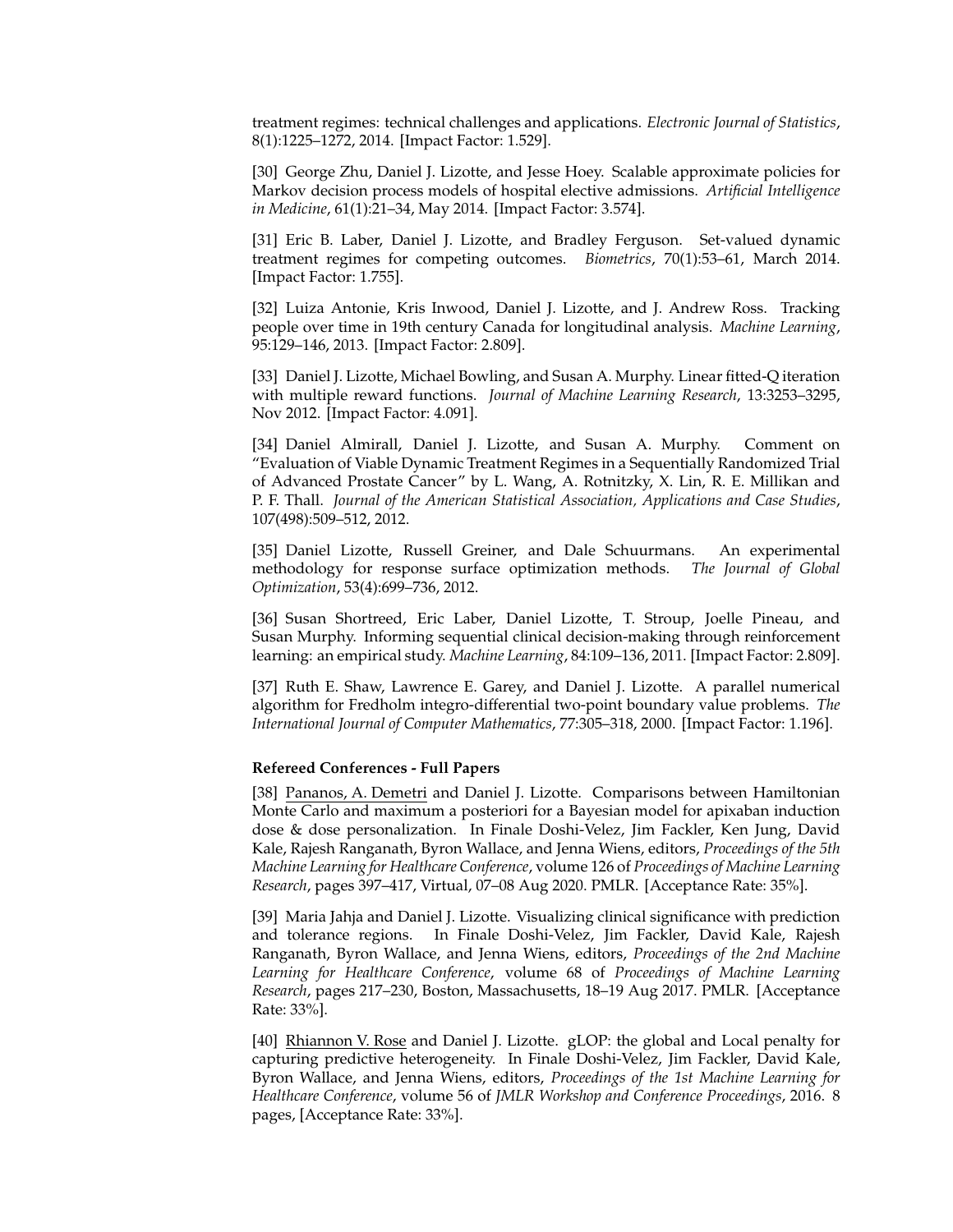[41] Michael Cormier, Daniel J. Lizotte, and Richard Mann. Reconstruction of 3-D density functions from few projections: Structural assumptions for graceful degradation. In *12th Conference on Computer and Robot Vision*, pages 147–154, 2015. [Acceptance Rate: 27% (for oral presentations)].

[42] Adedamola Adepetu, Elnaz Rezaei, Daniel Lizotte, and Srinivasan Keshav. Critiquing time-of-use pricing in Ontario. In *IEEE SmartGridComm Symposium*, pages 223–228. IEEE Press, 2013. [Acceptance Rate: 40%].

[43] Tameem Adel, Ruth Urner, Benn Smith, Daniel Stashuk, and Daniel J. Lizotte. Generative multiple-instance learning models for quantitative electromyography. In Ann Nicholson and Padhraic Smyth, editors, *Proceedings of the 29th conference on Uncertainty in Artificial Intelligence (UAI)*, pages 2–11, Corvallis, Oregon, 2013. AUAI Press. Selected for oral oresentation, [Acceptance Rate: 31%].

[44] Rayman Preet Singh, Peter Xiang Gao, and Daniel J. Lizotte. On hourly home peak load prediction. In *IEEE SmartGridComm Symposium*, pages 163–168. IEEE Press, 2012. Best Paper Award, [Acceptance Rate: 44%].

[45] A. Khan, J.A. Doucette, R. Cohen, and D.J. Lizotte. Integrating machine learning into a medical decision support system to address the problem of missing patient data. In *11th International Conference on Machine Learning and Applications (ICMLA)*, volume 1, pages 454–457, Dec. 2012. [Acceptance Rate: 37%].

[46] Shehroz S. Khan, Jesse Hoey, and Daniel Lizotte. Bayesian multiple imputation approaches for one-class classification. In Leila Kosseim and Diana Inkpen, editors, *Advances in Artificial Intelligence*, volume 7310 of *Lecture Notes in Computer Science*, pages 331–336. Springer, 2012. [Acceptance Rate: 29%].

[47] Daniel J. Lizotte. Convergent fitted value iteration with linear function approximation. In J. Shawe-Taylor, R.S. Zemel, P. Bartlett, F.C.N. Pereira, and K.Q. Weinberger, editors, *Advances in Neural Information Processing Systems 24*, pages 2537– 2545. NIPS Foundation, 2011. [Acceptance Rate: 22%].

[48] Daniel J. Lizotte, Michael Bowling, and Susan A. Murphy. Efficient reinforcement learning with multiple reward functions for randomized clinical trial analysis. In *Proceedings of the 27th International Conference on Machine Learning (ICML)*, pages 695– 702, 2010. [Acceptance Rate: 26%].

[49] Tao Wang, Daniel Lizotte, Michael Bowling, and Dale Schuurmans. Stable dual dynamic programming. In *Advances in Neural Information Processing Systems (NIPS)*, pages 713–720, 2007. [Acceptance Rate: 22%].

[50] Daniel Lizotte, Tao Wang, Michael Bowling, and Dale Schuurmans. Automatic gait optimization with Gaussian process regression. In *Proceedings of the 20th International Joint Conference on Artificial Intelligence (IJCAI)*, pages 944–949, 2007. [Acceptance Rate: 35%].

[51] Qin Wang, Colin Cherry, Daniel Lizotte, and Dale Schuurmans. Improved large margin dependency parsing via local constraints and Laplacian regularization. In *Proceedings of the Tenth Conference on Computational Natural Language Learning (CONLL-06)*, pages 21–28, 2006. [Acceptance Rate: 35%].

[52] Tao Wang, Daniel Lizotte, Michael Bowling, and Dale Schuurmans. Bayesian sparse sampling for on-line reward optimization. In *Proceedings of the 22nd International Conference on Machine Learning (ICML)*, pages 961–968, 2005. [Acceptance Rate: 27%].

[53] Omid Madani, Daniel Lizotte, and Russell Greiner. Active model selection. In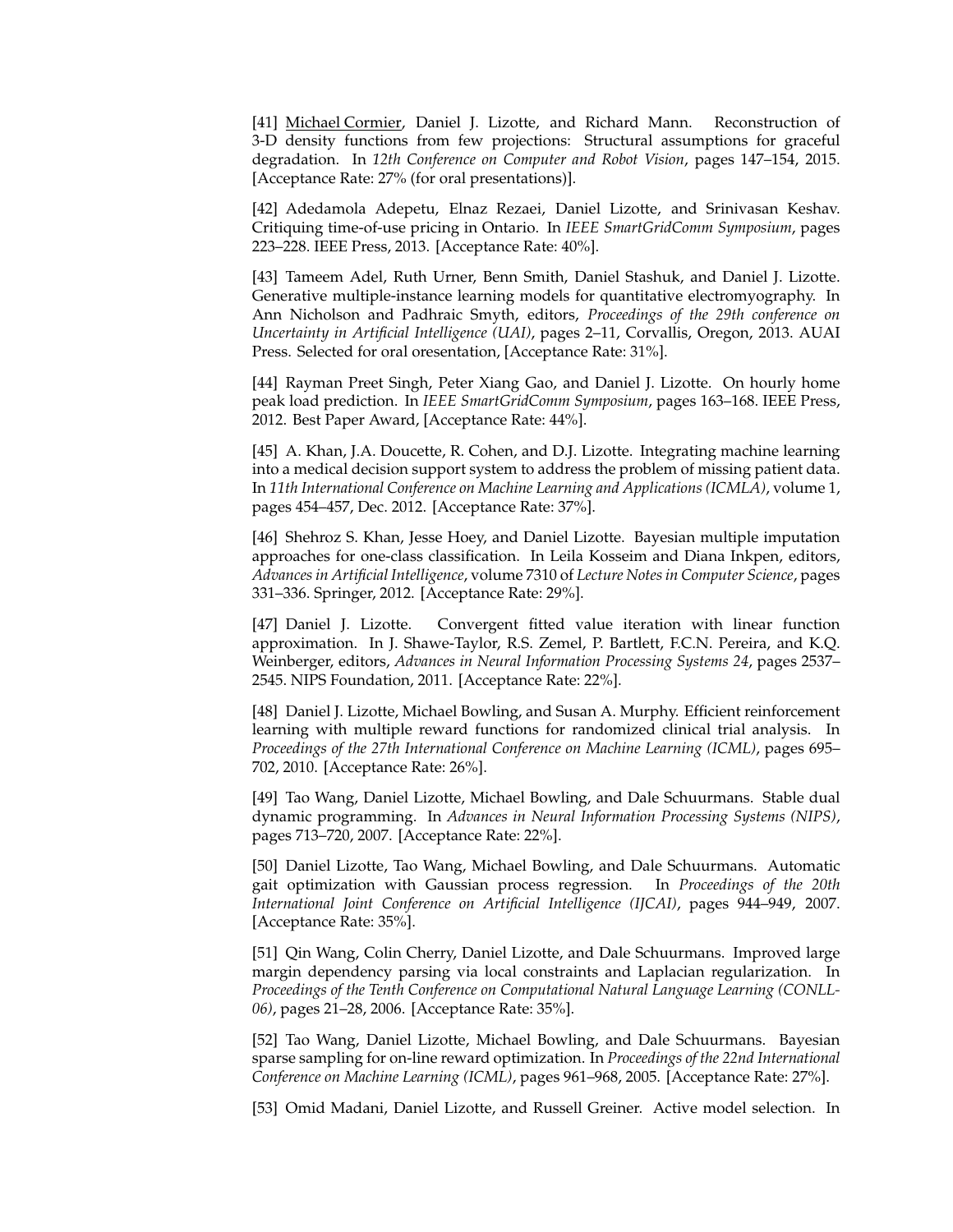*Proceedings of the 20th conference on Uncertainty in Artificial Intelligence (UAI)*, pages 357– 365, 2004. [Acceptance Rate: 30%].

[54] Daniel Lizotte, Omid Madani, and Russell Greiner. Budgeted learning of naïve-Bayes classifiers. In *19th Conference on Uncertainty in Artificial Intelligence (UAI)*, pages 378–385, 2003. [Acceptance Rate: 33%].

[55] Daniel Lizotte and Hong Zhang. Trading confidence for communications. In *IEEE International Conference on Systems, Man and Cybernetics (SMC)*, volume 1, pages 935– 940, 2004.

[56] Daniel Lizotte, Eric Aubanel, and Virendra Bhavsar. Chapter 12: Nonuniform DFT applications in MRI: Parallel algorithms and implementations on the IBM SP. In Robert D. Kent and Todd W. Sands, editors, *High Performance Computing Systems and Applications*, pages 41–54, Norwell, MA, 2003. Kluwer Academic Publishers.

[57] Daniel Lizotte, Lawrence Garey, and Ruth Shaw. A parallel numerical algorithm for boundary-value FIDEs on a PC cluster. In *Proceedings of the International Parallel and Distributed Processing Symposium (IPDPS)*, pages 397–402, 2002. [Acceptance Rate: 38%].

### **Refereed Conferences - Abstracts**

[58] Jaky Kueper, Dan Lizotte, Amanda Terry, Judith Brown, Bridget Ryan, Leslie Meredith, Janet Dang, Moira Stewart, Merrick Zwarenstein, Daniel Leger, and Scott McKay. Identifying priorities for artificial intelligence and primary care in Ontario: A multi-stakeholder engagement event. In *2021 North American Primary Care Research Group Annual Meeting*, November 2021. Oral presentation.

[59] Amanda Terry, Dan Lizotte, Judith Brown, Bridget Ryan, Jaky Kueper, Leslie Meredith, Janet Dang, Moira Stewart, Merrick Zwarenstein, Daniel Leger, and Scott McKay. Is primary health care ready for artificial intelligence? Stakeholder perspectives: Worth the risk as long as you do it well. In *2021 North American Primary Care Research Group Annual Meeting*, November 2021. Oral presentation.

[60] M Mahendran, G Bauer, D Lizotte, and Y Zhu. Evaluating quantitative methods for intercategorical-intersectionality research: a simulation study. *European Journal of Public Health*, 30(Supplement 5), 09 2020. ckaa165.745.

[61] Jacqueline K. Kueper, Amanda L. Terry, Merrick Zwarenstein, and Daniel J. Lizotte. A scoping review on artificial intelligence and primary care: Where is the research field now and where does it need to go? In *Proceedings of the 2019 North American Primary Care Research Group Annual Meeting*, November 2019. Oral presentation.

[62] Jacqueline K. Kueper, Jennifer Rayner, Amanda L. Terry, Amit Garg, Danielle M Nash, Erin Huner, Judy Belle Brown, Merrick Zwarenstein, Richard Booth, and Daniel J. Lizotte. Impact of social determinants of health information on predictive models for chronic kidney disease in primary health care. In *Proceedings of the 40th Annual North American Meeting of the Society for Medical Decision Making*, 2018.

[63] Jason Black, Daniel J. Lizotte, and Amanda L. Terry. Framr-emr: Framework for prognostic predictive model development using electronic medical record data with a case study in osteoarthritis risk. In *Proceedings of the 2017 North American Primary Care Research Group Annual Meeting*, 2017.

[64] Maria Jahja and Daniel J. Lizotte. Prediction regions and tolerance regions for multi-objective markov decision processes. In *Proceedings of the 3rd Multidisciplinary*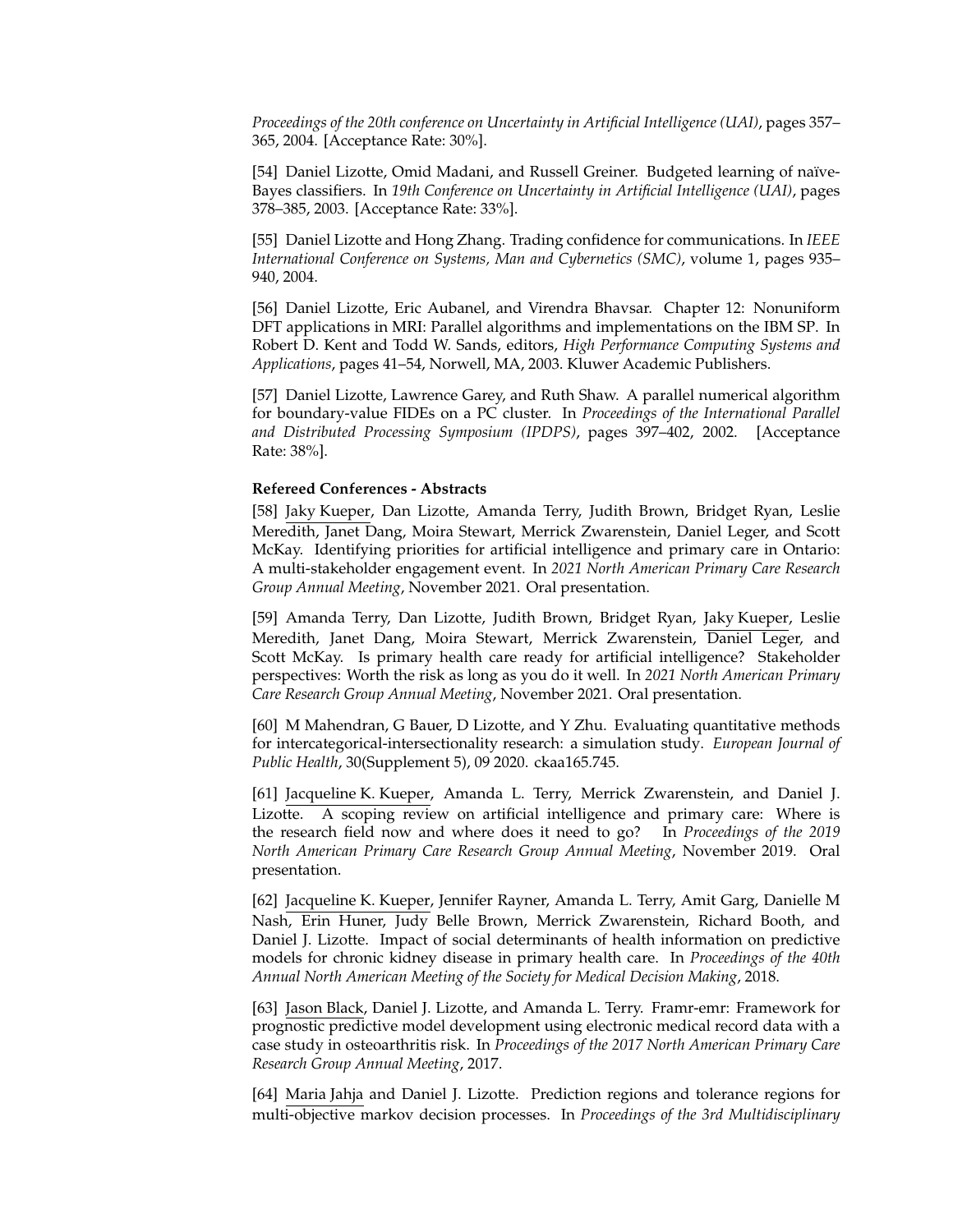*Conference on Reinforcement Learning and Decision Making*, 2017. 4-page extended abstract.

[65] Kueper, J K, D J Lizotte, M Montero-Odasso, and M Speechley. Cognition and motor function: A novel outcome measure for studies of pre-dementia syndromes. In *Canadian Society of Epidemiology and Biostatistics 2017 Conference: From Molecules to Population*, 2017.

[66] Lavanya Uruthiramoorthy, Daniel J. Lizotte, Monali Malvankar, and Cindy Hutnik. Predicting important patient domains for glaucoma management. In *Canadian Society of Epidemiology and Biostatistics 2017 Conference: From Molecules to Population*, 2017.

[67] Cheryl Forchuk, Marnin Heisel, Tony O'Regan, Akshya Vasudev, Amer Burhan, Anne Skelton, Richard Booth, Wafa'a Ta'an, Jeffrey Hoch, Abraham Rudnick, Daniel Lizotte, and Jeffrey Reiss. Teleprom-g a study evaluating access and care delivery of telehealth services among community-based seniors. In *Future Technologies Conference*, 2017.

[68] Katherina Baranova, Eliseos Mucaki, Dimo Angelov, Daniel J. Lizotte, and Peter Rogan. Cisplatin response prediction in recurrent bladder cancer using biochemicallyinspired machine learning. In *Great Lakes Bioinformatics and Canadian Computational Biology Conference*, 2016.

[69] Daniel J. Lizotte. Multi-objective markov decision processes for decision support. In *Proceedings of the 2nd Multidisciplinary Conference on Reinforcement Learning and Decision Making*, 2015. 4-page extended abstract.

## **Book Chapters**

[70] Marie Davidian, Brian Everitt, Ron S. Kenett, Geert Molenberghs, Walter Piegorsch, and Fabrizio Ruggeri, editors. *Wiley StatsRef*, chapter Reinforcement Learning. Wiley, 2017. 3000 words.

#### **Commentaries**

[71] Edward (Ted) A. Parson, Alona Fyshe, and Dan Lizotte. Artificial intelligence's societal impacts, governance, and ethics. Technical Report No. 19-44, UCLA School of Law, Public Law Research Paper, September 2019. Available at SSRN: https://ssrn.com/abstract=3476399.

#### **Educational Cases in Public Health**

[72] S.L. Sibbald, J.R. Graham, and D.J. Lizotte. Development of an electronic health record strategy at the Glenburn public health unit. In S.L. Sibbald and G. McKinley, editors, *Western Public Health Casebook*. Public Health Casebook Publishing, London, ON, 2019.

#### **Theses**

[73] Daniel Lizotte. *Practical Bayesian optimization*. PhD thesis, U. of Alberta, 2008.

[74] Daniel Lizotte. Budgeted learning of naïve Bayes classifiers. Master's thesis, University of Alberta, 2003.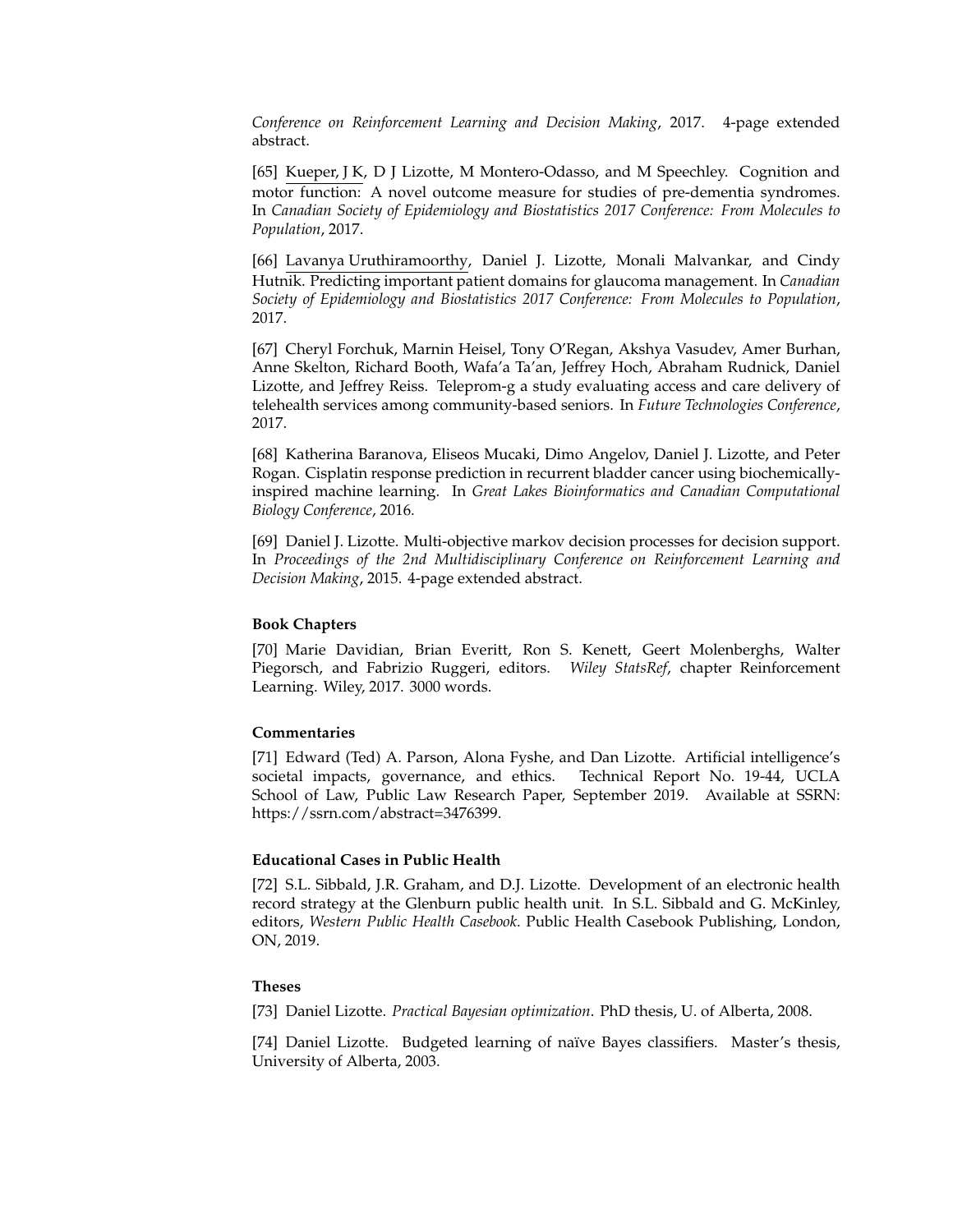| WORKSHOPS,<br>PRESENTATIONS,<br>and Tutorials | <b>Structured Treatment Spaces in Dynamic Treatment Regimes</b><br>Contributed talk at the Statistics 2021 Canada Conference<br>Montreal, QC, Canada (virtual)                                                                                   | 2021 |
|-----------------------------------------------|--------------------------------------------------------------------------------------------------------------------------------------------------------------------------------------------------------------------------------------------------|------|
|                                               | Bayesian Pharmacokinetic Models for Dose Personalization<br>Contributed talk at the Joint Statistical Meetings<br>Philadelphia, USA (virtual)                                                                                                    | 2020 |
|                                               | Introduction to AI, and scoping review on AI in Primary Health Care<br>Invited talk with Jacqueline Kueper at Artificial INTELLIGENce for efficient community<br>based primary healTh CARE (INTELLIGENT-CARE) Workshop<br>Québec, QC, Canada     | 2019 |
|                                               | <b>Characterizing Outcome Distributions of Dynamic Treatment Regimes</b><br>Contributed talk in Emerging Challenges in Precision Medicine — Topic Contributed<br>Papers at the Joint Statistical Meeting<br>Denver, CO, USA                      | 2019 |
|                                               | Machine Learning and Opportunities for Health Promotion<br>Invited talk at the IPPH-CIFAR Workshop on AI for Public Health Equity<br>Toronto, ON, Canada                                                                                         | 2019 |
|                                               | AI Tools to Support Population Health Stakeholders<br>Invited talk at the Symposium on Exploring the Role of Artificial Intelligence in Population<br>Health Risk Assessment<br>Toronto, ON, Canada                                              | 2018 |
|                                               | <b>Characterizing Outcome Distributions of Dynamic Treatment Regimes</b><br>Invited talk at the Statistical Society of Canada Annual Meeting<br>Montreal, QC, Canada                                                                             | 2018 |
|                                               | Risk and Reward: Challenges and opportunities<br>in electronic medical record data<br>Invited talk at the Centre de recherches mathématiques Workshop on<br>Risk Modeling, Management and Mitigation in Health Sciences.<br>Montreal, QC, Canada | 2017 |
|                                               | <b>Evaluating Sequences of Treatments using Big and Small Data</b><br>Invited talk at Lawson Research Mental Health Group Retreat.<br>London, ON, Canada                                                                                         | 2017 |
|                                               | Smart, Healthy Campus: Building leadership and psychological resilience<br>in undergraduate students<br>Presentation with Dr. Kevin Shoemaker. Bond University/Western University<br>Collaboration Initiative<br>Gold Coast, QLD, Australia      | 2017 |
|                                               | <b>Multi-objective Markov Decision Processes for Decision Support</b><br>Contributed talk (15% acceptance) at RLDM, The Multi-disciplinary Conference on<br>Reinforcement Learning and Decision Making (extended abstract available)             | 2015 |
|                                               | <b>Set-Valued Dynamic Treatment Regimes for Competing Outcomes</b><br>Invited talk, Toyota AI Seminar Series at the University of Michigan                                                                                                       | 2015 |
|                                               | Set-Valued Dynamic Treatment Regimes for Competing Outcomes<br>Contributed talk, International Symposium on Business and Industrial Statistics and<br>Conference of the ASA Section on Statistical Learning and Data Mining                      | 2014 |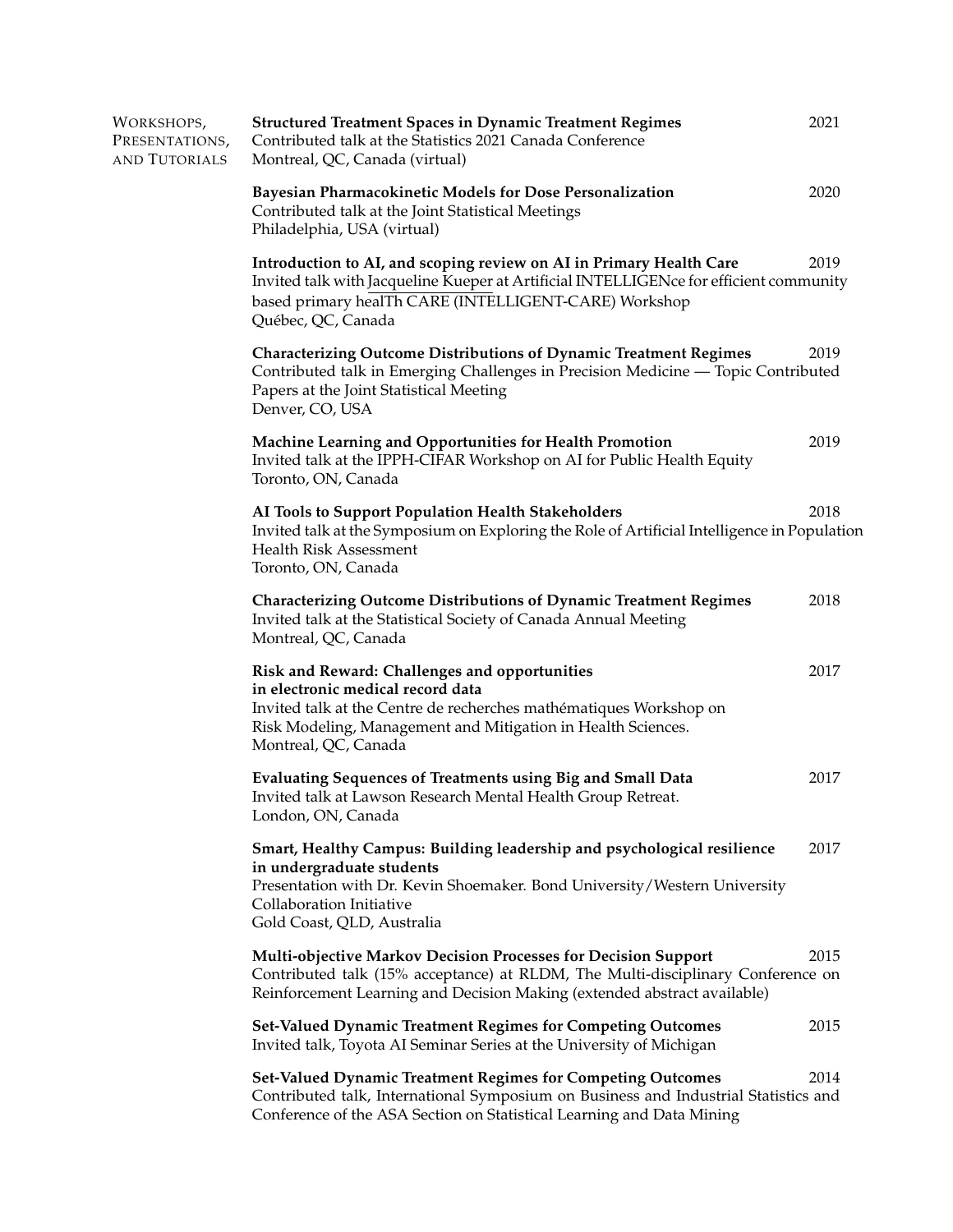|                                        | Linear Fitted-Q Iteration with Multiple Reward Functions<br>Contributed talk, 23rd International Conference on Automated Planning and Scheduling<br>(ICAPS), Journal Presentation track                                                                                                                                                                                                     | 2013 |
|----------------------------------------|---------------------------------------------------------------------------------------------------------------------------------------------------------------------------------------------------------------------------------------------------------------------------------------------------------------------------------------------------------------------------------------------|------|
|                                        | <b>Multi-Objective RL for Decision Support</b><br>Invited talk at the Planning and Learning Workshop at the 23rd International Conference<br>on Automated Planning and Scheduling (ICAPS)                                                                                                                                                                                                   | 2013 |
|                                        | The Reward Hypothesis, the Rationality Assumption, and Decision Support<br>Invited talk, University of Alberta AI Seminar                                                                                                                                                                                                                                                                   | 2013 |
|                                        | <b>Optimality and Preference in Dynamic Treatment Regimes</b><br>Invited talk, University of Washington Center for Statistics and the Social Sciences                                                                                                                                                                                                                                       | 2013 |
|                                        | Possible Futures: Complexity in Sequential Decision-Making<br>Invited talk, Waterloo Institute for Complexity & Innovation                                                                                                                                                                                                                                                                  | 2013 |
|                                        | The Role of Active Learning in Sequential Decision-Making<br>Contributed talk, Joint Statistical Meeting                                                                                                                                                                                                                                                                                    | 2012 |
|                                        | <b>Supporting Preference-aware Sequential Medical Decision Making</b><br>Contributed talk, Workshop on Meaningful Use of Complex Medical Data                                                                                                                                                                                                                                               | 2012 |
|                                        | <b>Inverse Preference Elicitation for Sequential Decision Making</b><br>Invited talk, INFORMS Healthcare Conference in Montreal, QC                                                                                                                                                                                                                                                         | 2011 |
|                                        | <b>Reward Preferences in Reinforcement Learning</b><br>Invited talk, Université de Liège                                                                                                                                                                                                                                                                                                    | 2011 |
|                                        | Learning and Planning from Batch Time Series Data<br>Principal organizer. Workshop at Neural Information Processing Systems                                                                                                                                                                                                                                                                 | 2010 |
|                                        | <b>Gaussian Process Response Surface Optimization</b><br>Invited talk, INFORMS Computing Society meeting in Austin, TX                                                                                                                                                                                                                                                                      | 2010 |
|                                        | <b>Gaussian Process Response Surface Optimization</b><br>Invited talk, NIPS Workshop on Adaptive Sensing, Active Learning<br>and Experimental Design: Theory, Methods and Applications                                                                                                                                                                                                      | 2009 |
|                                        | <b>Adaptive Treatment Strategies</b><br>Invited talk at the Wayne State University Pediatric Prevention Research Center                                                                                                                                                                                                                                                                     | 2009 |
|                                        | <b>Bayesian Global Optimization for Robot Gait Learning</b><br>Invited talk, Reykjavík University                                                                                                                                                                                                                                                                                           | 2007 |
| <b>STUDENT</b><br><b>PRESENTATIONS</b> | Identifying priorities for Artificial Intelligence and primary care in Ontario: A multi-<br>stakeholder engagement event.<br>Trillium Primary Health Care Research Day, 2021 Oct 15.<br>Oral presentation by Kueper JK, Terry AL, Bahniwal R, Beleno R, Brown JB, Dang J,<br>Léger D, Meredith L, McKay S, Pinto A, Ryan BL, Stewart M, Zwarenstein M, Lizotte<br>DJ. Virtual Presentation, |      |
|                                        | Comparisons Between Hamiltonian Monte Carlo and Maximum A Posteriori<br>For A Bayesian Model For Apixaban Induction Dose & Dose Personalization<br>Machine Learning for Health Care, Stanford, USA. (virtual)                                                                                                                                                                               | 2020 |

Poster presentation by A. Demetri Pananos (accompanying full paper submission.)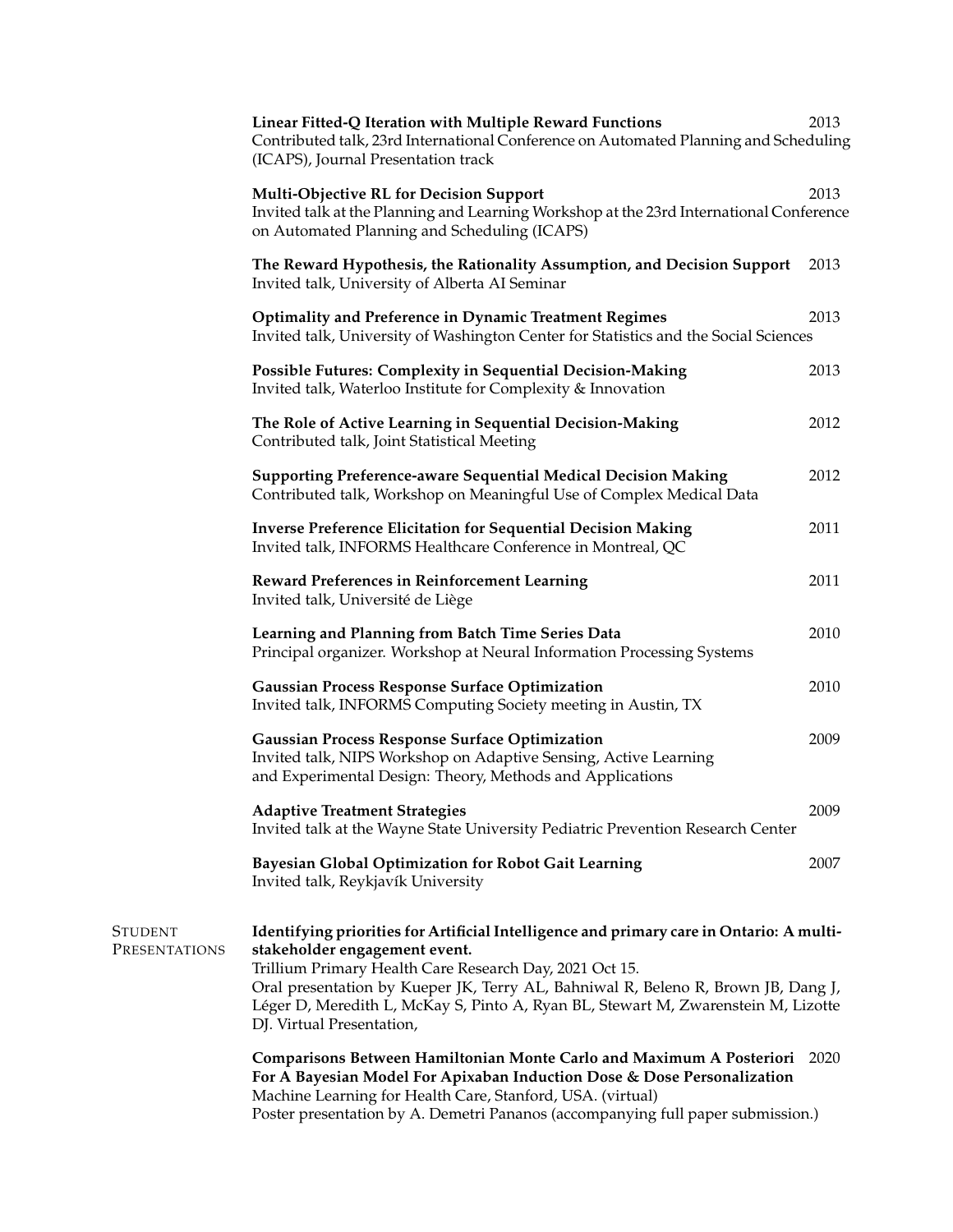| Artificial Intelligence and Primary Care: What research has been done<br>and how do we move forward?<br>Trillium Primary Health Care Research Day. Toronto, ON.<br>Poster presentation by Kueper, J.K.; Terry, A.L.; Zwarenstein, M.; Lizotte, D.J.                                                          | 2019 |
|--------------------------------------------------------------------------------------------------------------------------------------------------------------------------------------------------------------------------------------------------------------------------------------------------------------|------|
| Impact of social determinants of health information on predictive models<br>for chronic kidney disease in primary health care<br>Society for Medical Decision Making, Montreal, QC.<br>Poster presentation by Jacqueline Kueper (PhD Western) with co-authors                                                | 2018 |
| FRAMR-EMR: Framework for Prognostic Predictive Model Development<br>Using Electronic Medical Record Data With a Case Study in Osteoarthritis Risk<br>North American Primary Care Research Group Conference, Montreal, QC.<br>Oral presentation by Jason Black (MSc Western) with co-authors Dr. Amanda Terry | 2017 |
| <b>Cognition and Motor Function: A Novel Outcome Measure</b>                                                                                                                                                                                                                                                 | 2017 |
| for Studies of Pre-Dementia Syndromes<br>Canadian Society of Epidemiology and Biostatistics 2017 Conference: From Molecules<br>to Population, Banff, AB.                                                                                                                                                     |      |
| Oral presentation by Jacqueline Kueper (MSc Western) with co-authors Drs. Mark<br>Speechley and Manuel Montero-Odasso                                                                                                                                                                                        |      |
| Predicting Important Patient Domains for Glaucoma Management<br>Canadian Society of Epidemiology and Biostatistics 2017 Conference: From Molecules<br>to Population, Banff, AB.<br>Oral presentation by Lavanya Uruthiramoorthy (MSc Western) with co-authors Drs.                                           | 2017 |
| Monali Malvankar and Cindy Hutnik                                                                                                                                                                                                                                                                            |      |
| Health Related Quality of Life of Glaucoma and Glaucoma Suspect Patients<br>Western Ophthalmology Research Day, London, ON.<br>Oral Presentation by Lavanya Uruthiramoorthy (MSc Western) with co-authors Drs.<br>Monali Malvankar and Cindy Hutnik                                                          | 2016 |
| gLOP: the global and Local Penalty for Capturing Predictive Heterogeneity<br>Machine Learning for Healthcare Conference, Los Angeles, CA<br>Poster Presentation by Rhiannon Rose (PhD Western) (full paper available)                                                                                        | 2016 |
| gLOP: A Penalized Regression Framework<br>with Applications in Exploratory and Predictive Healthcare Data Analysis<br>Neural Information Processing Systems Workshop on Machine Learning for Healthcare,                                                                                                     | 2015 |
| Montreal, QC.<br>Poster Presentation by Rhiannon Rose (PhD Western) (extended abstract available)                                                                                                                                                                                                            |      |
| Modelling the Effect of Mechanical Ventilation<br>Meaningful Use of Complex Medical Data at Children's Hospital Los Angeles<br>Oral Presentation by Chengbo Li (MMath Waterloo)                                                                                                                              | 2013 |
| <b>Temporal Modelling of Patient-controlled Analgesia</b><br>Meaningful Use of Complex Medical Data at Children's Hospital Los Angeles<br>Poster Presentation by Rhiannon Rose (MMath Waterloo)                                                                                                              | 2013 |
| Pattern Recognition and Characterization for Surface Self-Assembly Imaging 2013<br>Waterloo Cheriton Symposium Poster Competition - Honourable Mention<br>Poster Presentation by Robert Suderman (MMath Waterloo)                                                                                            |      |

**Pattern Recognition and Characterization for Surface Self-Assembly Imaging** 2013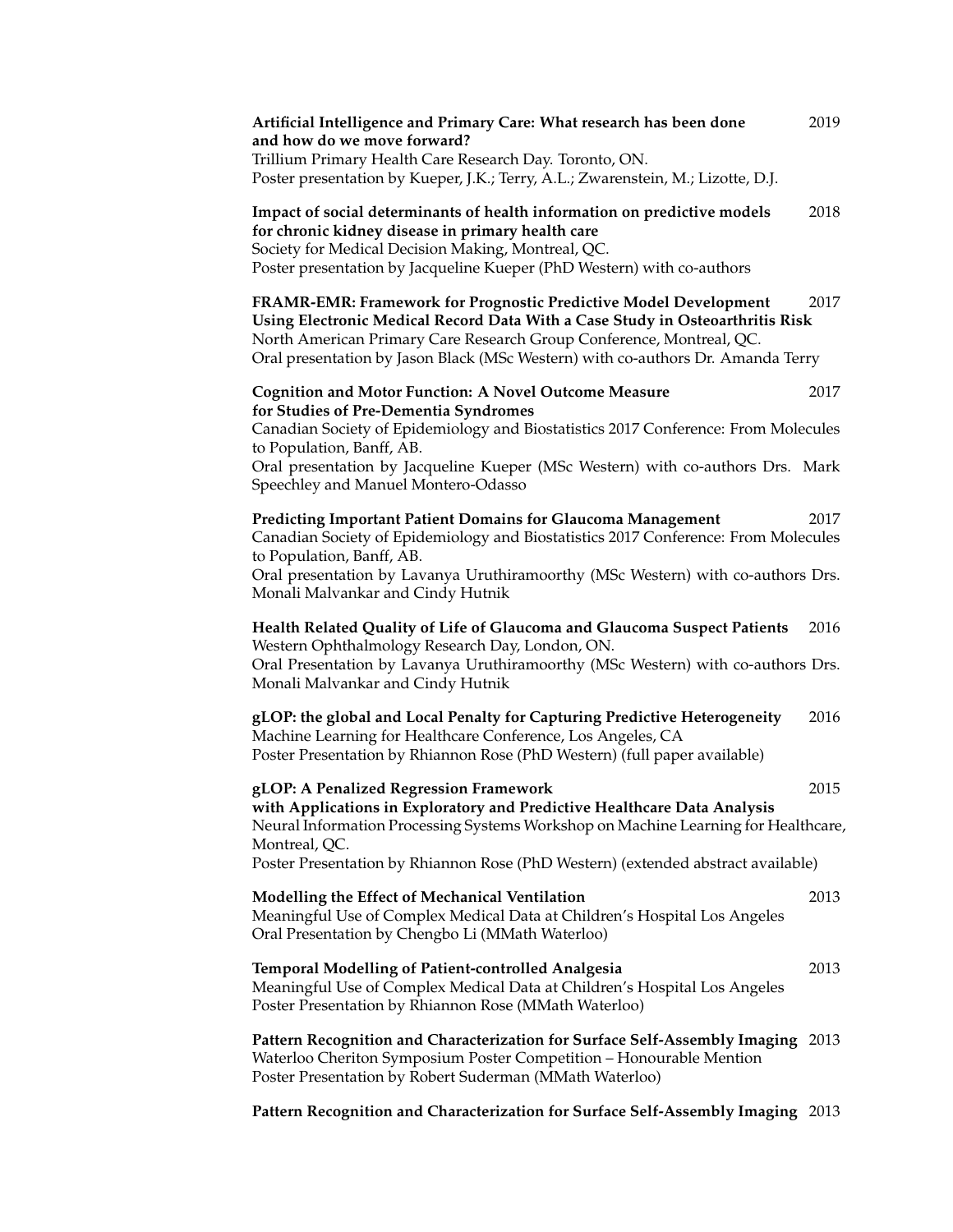|                                      | Surface Canada Conference<br>Oral Presentation by Robert Suderman (MMath Waterloo)                                                                                                                                                                                                                                                                                                                                                                                                                                                                                                                                                      |                                                                       |
|--------------------------------------|-----------------------------------------------------------------------------------------------------------------------------------------------------------------------------------------------------------------------------------------------------------------------------------------------------------------------------------------------------------------------------------------------------------------------------------------------------------------------------------------------------------------------------------------------------------------------------------------------------------------------------------------|-----------------------------------------------------------------------|
|                                      | <b>Bayesian Contact Tracing for Communicable Respiratory Disease</b><br>Society for Medical Decision Making<br>Poster Presentation by Ayman Shalaby (MMath Waterloo)                                                                                                                                                                                                                                                                                                                                                                                                                                                                    | 2012                                                                  |
| <b>TEACHING</b><br><b>EXPERIENCE</b> | <b>Instructor - Western</b><br>CS 4433/9117/9647 - Unstructured Data                                                                                                                                                                                                                                                                                                                                                                                                                                                                                                                                                                    | W <sub>18</sub> , W <sub>19</sub> , W <sub>20</sub> , W <sub>21</sub> |
|                                      | MPH 9117 - Public Health Informatics                                                                                                                                                                                                                                                                                                                                                                                                                                                                                                                                                                                                    | W17, W18, W19, W20, W21                                               |
|                                      | CS 4414/9114/9637 - Introduction to Data Science I                                                                                                                                                                                                                                                                                                                                                                                                                                                                                                                                                                                      | F17, F18, F19, F20                                                    |
|                                      | CS 4437/9637 - Introduction to Data Science                                                                                                                                                                                                                                                                                                                                                                                                                                                                                                                                                                                             | W16, W17                                                              |
|                                      | EPIDEMIO 4715/9560 - Design and Analysis of Clinical Trials                                                                                                                                                                                                                                                                                                                                                                                                                                                                                                                                                                             | W16                                                                   |
|                                      | <b>Instructor - Waterloo</b>                                                                                                                                                                                                                                                                                                                                                                                                                                                                                                                                                                                                            |                                                                       |
|                                      | I was recognized within University of Waterloo Computer Science as a Top Instructor<br>for all of my undergraduate offerings.                                                                                                                                                                                                                                                                                                                                                                                                                                                                                                           |                                                                       |
|                                      | CS 886 - Topics in AI: Applied Machine Learning                                                                                                                                                                                                                                                                                                                                                                                                                                                                                                                                                                                         | W12, F12, S13, F14                                                    |
|                                      | CS 136 - Elementary Algorithm Design and Data Abstraction                                                                                                                                                                                                                                                                                                                                                                                                                                                                                                                                                                               | F11, F12, F13                                                         |
|                                      | CS 135 - Designing Functional Programs                                                                                                                                                                                                                                                                                                                                                                                                                                                                                                                                                                                                  | F14                                                                   |
|                                      | Instructor - Reykjavík University                                                                                                                                                                                                                                                                                                                                                                                                                                                                                                                                                                                                       |                                                                       |
|                                      | T-529-ITME - Introduction to Machine learning                                                                                                                                                                                                                                                                                                                                                                                                                                                                                                                                                                                           | S07                                                                   |
| <b>SUPERVISION</b>                   | <b>Postdoctoral Supervision</b>                                                                                                                                                                                                                                                                                                                                                                                                                                                                                                                                                                                                         |                                                                       |
|                                      | Ethan Jackson (PhD Computer Science), "Predictive modelling long-term care"<br>1/2019-4/2019<br>Dr. Jackson assisted with the successful preparation and submission of a collaborative<br>grant with PointClickCare, a leading provider of electronic health record software to<br>the long-term care sector, and he worked with PCC staff to construct a first round of<br>predictive models and evaluations for the project. Although Dr. Jackson was unable to<br>complete the project he is now working at the Vector Institute with a focus on health<br>partnerships.                                                             |                                                                       |
|                                      | Katherine Mathers (PhD Biology), "Predictive modelling in long-term care"<br>5/2019-8/2019<br>Dr. Mathers stepped into the aforementioned project upon the departure of Dr. Jackson.<br>Building on her outstanding research record in physiology and biochemistry, applied<br>to metabolic regulation during hibernation and pregnancy, she continued the modelling<br>work through to the end of the project and is now employed as a full-time member of<br>the PCC Data Intelligence team. Dr. Mathers continues to facilitate interaction and<br>collaboration between my research group and PCC as we embark on a larger project. |                                                                       |
|                                      | <b>Current Graduate Supervision - PhD</b>                                                                                                                                                                                                                                                                                                                                                                                                                                                                                                                                                                                               |                                                                       |
|                                      | Parisa Mokhtari Hesari, "Quantitative intersectionality research in breast cancer"<br>PhD in Epidemiology, co-supervised with Dr. Greta Bauer<br>$9/2020 -$                                                                                                                                                                                                                                                                                                                                                                                                                                                                             |                                                                       |
|                                      | Steven Hun Lee, "Machine learning and network analysis methods for the epidemiology<br>of mental health"<br>PhD in Epidemiology, co-supervised with Dr. Kelly Anderson<br>$9/2020 -$                                                                                                                                                                                                                                                                                                                                                                                                                                                    |                                                                       |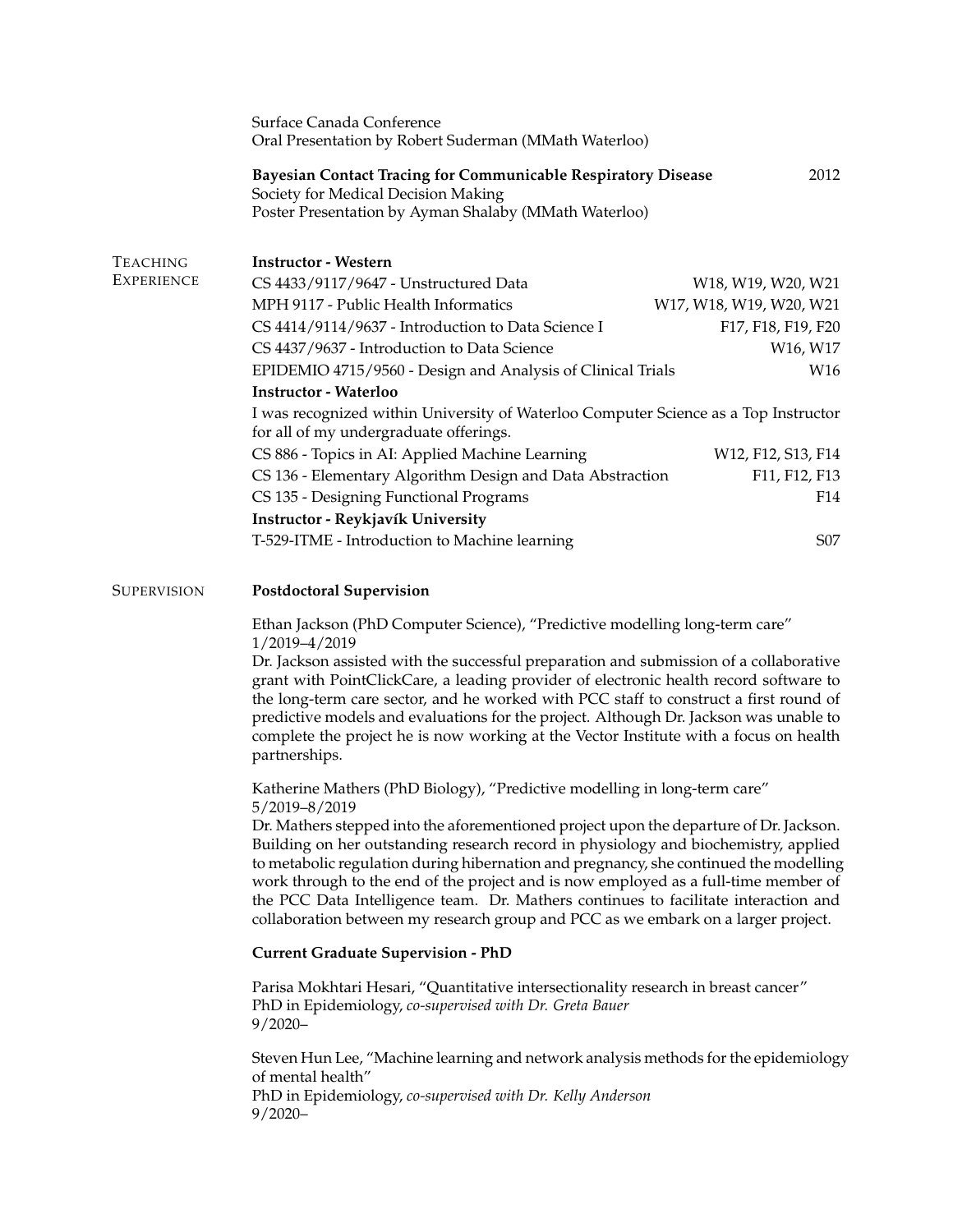Caroline Strickland, "Reinforcement learning methodology for decision support in primary and long-term care" PhD in Computer Science 9/2019–

Mozhgan Salimiparsa "Visual analytics for health informatics" PhD in Computer Science, *co-supervised* w/Dr. Kamran Sedig 9/2018–

A. Demetri Pananos, "Combining pharmacokinetics, pharmacodynamics, and machine learning to improve models for personalized medicine" PhD in Biostatistics 9/2017–

Jacqueline Kueper, "Artificial Intelligence methodology for learning primary healthcare systems" Combined PhD in Epidemiology and Computer Science 9/2017–

## **Current Graduate Supervision - MSc**

Erik Christensen, "A Framework for Characterising Performance in Multi-class Classifications with Application in Cancer Single-Cell RNA Sequencing" MSc in Computer Science, *co-supervised with Dr. Parisa Shooshtari* 9/2019–12/2021

### **Completed Graduate Supervision - PhD**

Brent Davis, "Disease outbreak surveillance and decision support using social media" PhD in Computer Science, *co-supervised* w/Dr. Kamran Sedig Started MSc 9/2015, transferred to PhD 9/2016–8/2021

Rhiannon Rose, "Improving Prediction of Systemic Statin Exposure Using Concomitant Medications, Non-Linear Modelling, and Novel SNP Discovery" PhD in Epidemiology 9/2014–9/2018

#### **Completed Graduate Supervision - MSc**

Steve Hun Lee, "Impact of Social Determinants of Health on the Cost of Coronary Artery Bypass Graft " MSc in Epidemiology, *co-supervised* w/Dr. Ava John-Baptiste 9/2018–10/2020

Nathan Phelps, " Reinforcement learning in large, structured action spaces: A simulation study of decision support for spinal cord injury rehabilitation" MSc in Computer Science 9/2018–7/2020

Maede Nouri, "A Visual Analytics System for Investigating Multimorbidity Using Supervised Machine Learning" MSc in Computer Science, *co-supervised* w/Dr. Kamran Sedig 9/2018–4/2020

Nima Gheisarzadeh, "Pathways to care for persons with first-episode psychosis"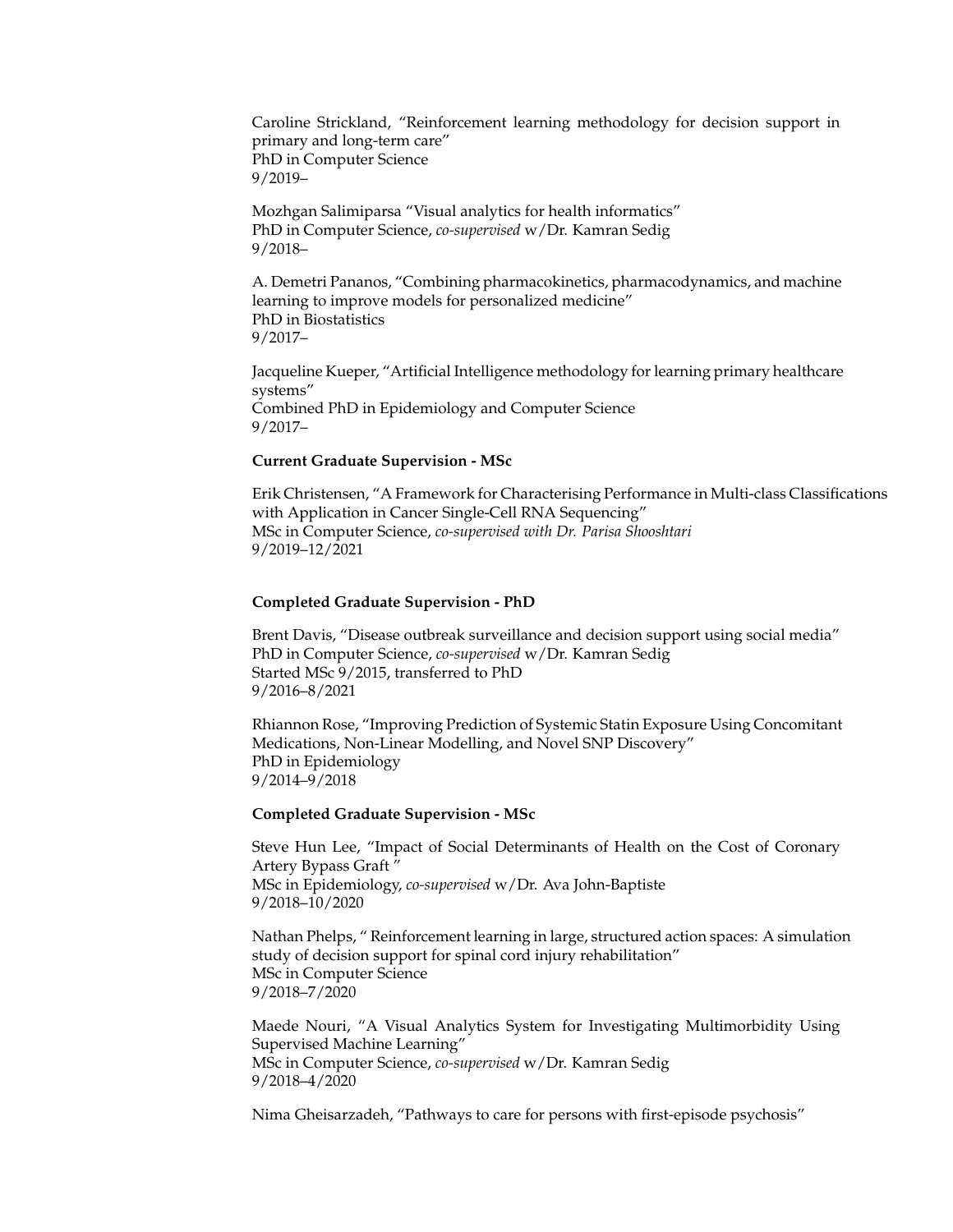MSc in Epidemiology, *co-supervised* w/Dr. Kelly Anderson 9/2016–8/2019

Jason Black, "Prognostic Predictive Model to Estimate the Risk of Multiple Chronic Diseases: Constructing Copulas Using Electronic Medical Record Data" MSc in Epidemiology 9/2016–9/2018

Elham Harirpoush, "Baseline Assisted Classification of Heart Rate Variability" MSc in Computer Science 9/2016–5/2018

Patrick Kim, "Chronic Disease Risk Prediction Models and their Impact on Behavioural and Health Outcomes: A Systematic Review and Meta-analysis " MSc in Epidemiology, *co-supervised* w/Dr. Amanda Terry 9/2015–12/2017

Lavanya Uruthiramoorthy, "Predicting Important Patient-Reported Outcomes for Glaucoma Management: Cross-Sectional Study" MSc in Epidemiology, *co-supervised* w/Dr. Monali Malvankar 9/2015–8/2017

Chengbo Li, "Sensitivity Analysis for Causal Inference with Decision Trees" MMath in Computer Science (Waterloo) 9/2012–5/2015

Robert Suderman, "Pattern Understanding for Images of Self-assembled Nanomaterials" MMath in Computer Science (Waterloo) *co-supervised* w/Dr. N. Abukhdeir 9/2012–9/2014

Rhiannon Rose, "gLOP: A Cleaner Dirty Model for Multitask Learning" MMath in Computer Science (Waterloo) 9/2012–9/2014

Michael Cormier, "3D Reconstruction from Single Projections, with Applications to Astronomical Images" MMath in Computer Science (Waterloo) *co-supervised* w/Dr. R. Mann 9/2011–9/2013

Ayman Shalaby, "Bayesian Methods for Syndromic Surveillance" MMath in Computer Science (Waterloo) 9/2011–5/2014 (Part time)

#### **Research Assistant Supervision (non-degree)**

| Arezoo Tahmasebi - Part time research assistant                    | W16                              |
|--------------------------------------------------------------------|----------------------------------|
| <b>Undergraduate Supervision</b>                                   |                                  |
| Natalie Pallisco - Scholar's Electives 3305E Research Project      | F <sub>20</sub> -W <sub>21</sub> |
| Sejin Kim - Medical Health Informatics 4980E Final Project         | F <sub>19</sub> -W <sub>20</sub> |
| Daniel Zhang - Epidemiology 4400Z Thesis                           | F <sub>19</sub> -W <sub>20</sub> |
| Erica Yarmol-Matusiak - Scholar's Electives 2200E Research Project | F <sub>18</sub> -W <sub>19</sub> |
| Michael Lambert - Epidemiology 4400Z Thesis                        | F <sub>18</sub> -W <sub>19</sub> |
|                                                                    |                                  |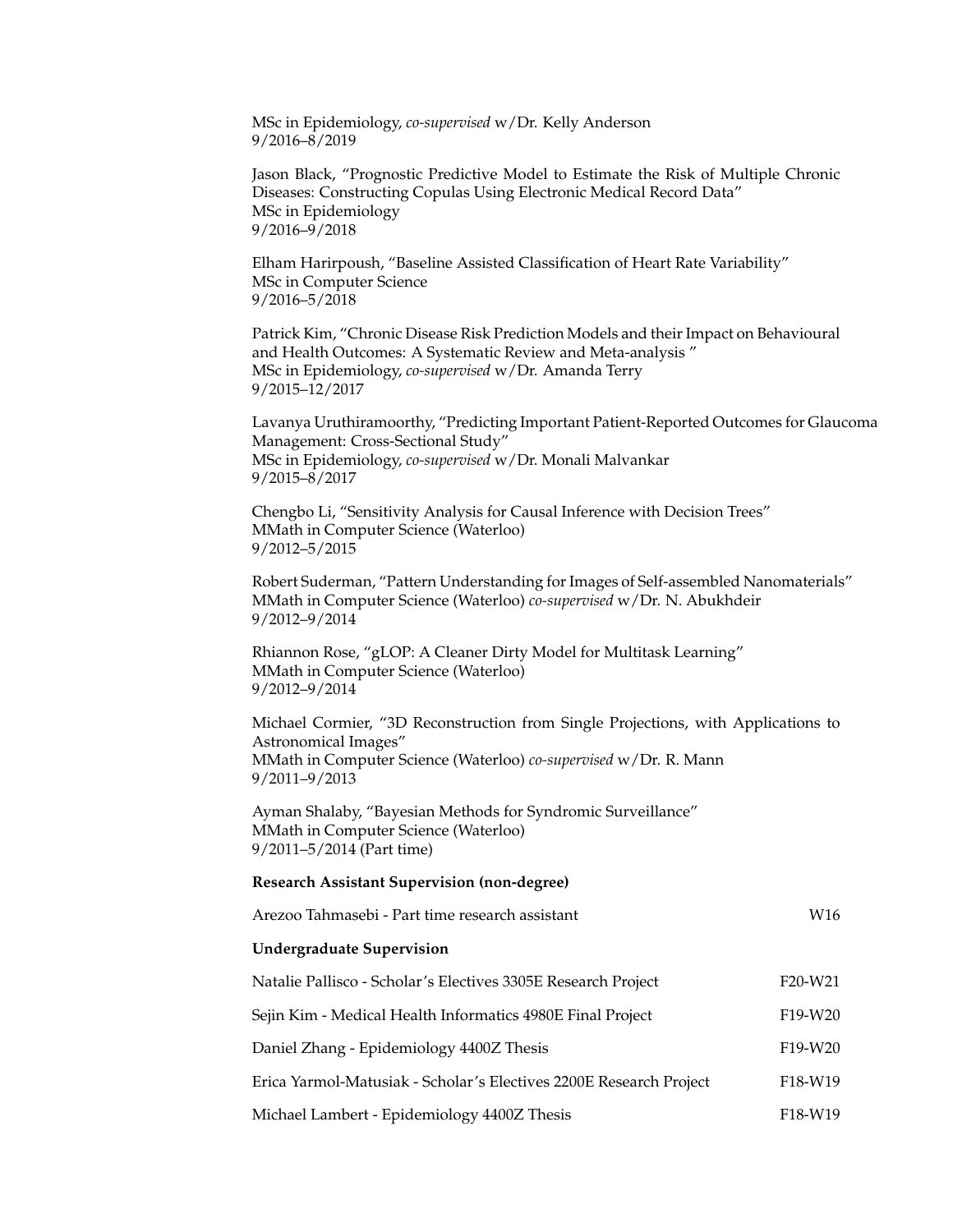| F17-W18<br>Diana Varyvoda - Computer Science 4490Z Thesis<br>F16-W17<br>Jeremy Huang - Computer Science 4490Z Thesis<br>S16<br>Maria Jahja - Visiting Research Assistant<br>F15-W16<br>Jason Black - Medical Health Informatics 4980E Final Project<br>Shannon Brown - Computer Science 3380B Final Project<br>W15<br><b>Thesis Reading and Committee Membership</b><br>Nicky Bayat - Examiner for MSc (CS) under Dr. Y. Mohsenzadeh<br>2020<br>Zhe Li - Examiner for PhD (Epidemiology) under Dr. A. John-Baptiste<br>2020<br>Eada Novilla-Surette - Examiner for MSc (Health Inf. Sci.) under Dr. R. Booth<br>2020<br>Sadiq Raji - Examiner for PhD (Health Inf. Sci.) under Dr. C. Gibson<br>2020<br>Mahtab EzzatiKarami - Examiner for MSc (CS) under Dr. N. Madhavji<br>2020<br>V. Anemily Sippola - Examiner for MSc (CS) under Dr. R. Mercer<br>2020<br>Sarah Singh - Examiner for PhD (Epidemiology) under Dr. S. Frisbee<br>2020<br>Moutasem Zakkar - C'tee Member for PhD (Public Health and Health Systems)<br>2020<br>under Dr. Craig Janes, U. of Waterloo<br>Connor Chato - Examiner for MSc (Pathology) under Dr. Art Poon<br>2020<br>Parinaz Esfahani - Examiner for MSc (CS) under Dr. Kamran Sedig<br>2020<br>Gurjit Randhawa - Examiner for PhD (CS) under Dr. Lila Kari<br>2020<br>Matthias Babin - Examiner for MSc (CS) under Dr. Mike Katchabaw<br>2020<br>Elham Rahmani - Examiner for MSc (CS) under Dr. Nazim Madhavji<br>2020<br>Sudipta Roy - Examiner for MSc (CS) under Dr. Bob Mercer<br>2020<br>Amir HaghighatiMaleki - Examiner for MSc (CS) under Dr. Kamran Sedig<br>2020<br>Yuanyuan Han - Examiner for MSc (CS) under Dr. Charles Ling<br>2019<br>Muhammad Rifayat Samee - Examiner for MSc (CS) under Dr. Bob Mercer<br>2019<br>Jonathan Tan - Examiner for MSc (CS) under Dr. Mike Katchabaw<br>2019<br>Jumayel Islam - Examiner for MSc (CS) under Drs. Bob Mercer, Lu Xiao<br>2018<br>Hae Young Jung - Examiner for MSc (Biostat) under Dr. Yun-Hee Choi<br>2018<br>Stephen Solis-Reyes - Examiner for MSc (CS) under Dr. Lila Kari<br>2018<br>Ryan Chan - Examiner for MSc Nursing under Dr. Richard Booth<br>2018<br>Emma Farago - Examiner for MSc Engineering under Dr. Ana Luisa Trejos<br>2018<br>Jun Wang - Examiner for MSc (CS) under Dr. Charles Ling<br>2018<br>Naresh Eeda - Examiner for MSc (CS) under Dr. Nazim Madhavji<br>2017<br>Efstathia Kiatos - Examiner for MSc (Epi) under W Hodge, M Malvankar<br>2017<br>Oluwakemi Ola - Internal Examiner for PhD (CS) under K Sedig<br>2017<br>Ayan Chaudhury - Internal Examiner for PhD (CS) under J Barron<br>2017<br>Jacqueline Kueper - C'tee for MSc (Epi) under M Speechley, M Montero-Odasso<br>2017<br>Muhammad S. Ahmed - Examiner for MSc (CS) under L Ilie<br>2017<br>Dimo Angelov - Examiner for MSc (CS) under L Ilie, P Rogan<br>2017<br>Annette Azad - Examiner for MSc (CS) under M Bauer<br>2017<br>Leonard Guizzetti - Examiner for MSc (Epi) under GY Zhou, B Feagan<br>2017<br>Shuang Ao, Internal Examiner for PhD (CS) under CX Ling<br>2017<br>Mazen Melibari - Internal Examiner for PhD (CS) under P Poupart<br>2016<br>Mehrsa Golestaneh - Committee member for PhD (CS) under M Daley<br>2016<br>Aycha Tammour - University Examiner for PhD (Astronomy) under S Gallagher<br>2016<br>John Doucette - Committee member for PhD (CS) under R Cohen<br>2016<br>Farheen Omar - Committee member for PhD (CS) under P Poupart<br>2016 | Cole Fisher - Computer Science 4490Z Thesis                    | W17-F17 |
|--------------------------------------------------------------------------------------------------------------------------------------------------------------------------------------------------------------------------------------------------------------------------------------------------------------------------------------------------------------------------------------------------------------------------------------------------------------------------------------------------------------------------------------------------------------------------------------------------------------------------------------------------------------------------------------------------------------------------------------------------------------------------------------------------------------------------------------------------------------------------------------------------------------------------------------------------------------------------------------------------------------------------------------------------------------------------------------------------------------------------------------------------------------------------------------------------------------------------------------------------------------------------------------------------------------------------------------------------------------------------------------------------------------------------------------------------------------------------------------------------------------------------------------------------------------------------------------------------------------------------------------------------------------------------------------------------------------------------------------------------------------------------------------------------------------------------------------------------------------------------------------------------------------------------------------------------------------------------------------------------------------------------------------------------------------------------------------------------------------------------------------------------------------------------------------------------------------------------------------------------------------------------------------------------------------------------------------------------------------------------------------------------------------------------------------------------------------------------------------------------------------------------------------------------------------------------------------------------------------------------------------------------------------------------------------------------------------------------------------------------------------------------------------------------------------------------------------------------------------------------------------------------------------------------------------------------------------------------------------------------------------------------------------------------------------------------------------------------------------------------------------------------------------------------------------------------------------------------------------------------------------------------------------------------------------------------------------------------------------------------------------------------------------------------------------------------------------------|----------------------------------------------------------------|---------|
|                                                                                                                                                                                                                                                                                                                                                                                                                                                                                                                                                                                                                                                                                                                                                                                                                                                                                                                                                                                                                                                                                                                                                                                                                                                                                                                                                                                                                                                                                                                                                                                                                                                                                                                                                                                                                                                                                                                                                                                                                                                                                                                                                                                                                                                                                                                                                                                                                                                                                                                                                                                                                                                                                                                                                                                                                                                                                                                                                                                                                                                                                                                                                                                                                                                                                                                                                                                                                                                                    |                                                                |         |
|                                                                                                                                                                                                                                                                                                                                                                                                                                                                                                                                                                                                                                                                                                                                                                                                                                                                                                                                                                                                                                                                                                                                                                                                                                                                                                                                                                                                                                                                                                                                                                                                                                                                                                                                                                                                                                                                                                                                                                                                                                                                                                                                                                                                                                                                                                                                                                                                                                                                                                                                                                                                                                                                                                                                                                                                                                                                                                                                                                                                                                                                                                                                                                                                                                                                                                                                                                                                                                                                    |                                                                |         |
|                                                                                                                                                                                                                                                                                                                                                                                                                                                                                                                                                                                                                                                                                                                                                                                                                                                                                                                                                                                                                                                                                                                                                                                                                                                                                                                                                                                                                                                                                                                                                                                                                                                                                                                                                                                                                                                                                                                                                                                                                                                                                                                                                                                                                                                                                                                                                                                                                                                                                                                                                                                                                                                                                                                                                                                                                                                                                                                                                                                                                                                                                                                                                                                                                                                                                                                                                                                                                                                                    |                                                                |         |
|                                                                                                                                                                                                                                                                                                                                                                                                                                                                                                                                                                                                                                                                                                                                                                                                                                                                                                                                                                                                                                                                                                                                                                                                                                                                                                                                                                                                                                                                                                                                                                                                                                                                                                                                                                                                                                                                                                                                                                                                                                                                                                                                                                                                                                                                                                                                                                                                                                                                                                                                                                                                                                                                                                                                                                                                                                                                                                                                                                                                                                                                                                                                                                                                                                                                                                                                                                                                                                                                    |                                                                |         |
|                                                                                                                                                                                                                                                                                                                                                                                                                                                                                                                                                                                                                                                                                                                                                                                                                                                                                                                                                                                                                                                                                                                                                                                                                                                                                                                                                                                                                                                                                                                                                                                                                                                                                                                                                                                                                                                                                                                                                                                                                                                                                                                                                                                                                                                                                                                                                                                                                                                                                                                                                                                                                                                                                                                                                                                                                                                                                                                                                                                                                                                                                                                                                                                                                                                                                                                                                                                                                                                                    |                                                                |         |
|                                                                                                                                                                                                                                                                                                                                                                                                                                                                                                                                                                                                                                                                                                                                                                                                                                                                                                                                                                                                                                                                                                                                                                                                                                                                                                                                                                                                                                                                                                                                                                                                                                                                                                                                                                                                                                                                                                                                                                                                                                                                                                                                                                                                                                                                                                                                                                                                                                                                                                                                                                                                                                                                                                                                                                                                                                                                                                                                                                                                                                                                                                                                                                                                                                                                                                                                                                                                                                                                    | Sumeet Kalia - Reader for MSc (Biostat) under A Donner, N Klar | 2015    |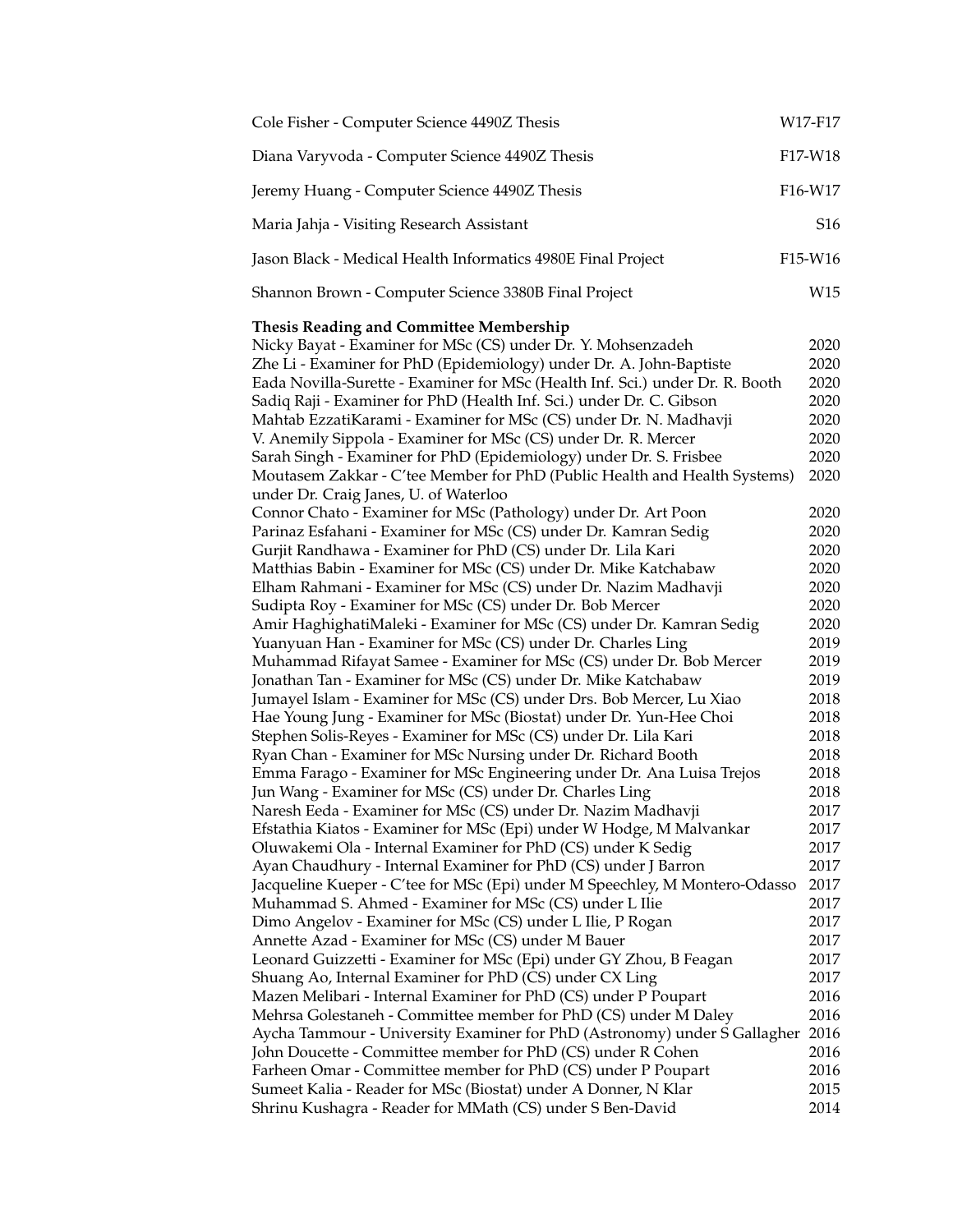| Dan Recoskie - Reader for MMath (CS) under R Mann                   | 2014 |
|---------------------------------------------------------------------|------|
| Kun Xiong - Reader for MMath (CS) under M Li                        | 2014 |
| Arthur Carvalho - Examiner for PhD (CS) under K Larson              | 2014 |
| Tameem Adel Hesham - Examiner for PhD (Engineering) under D Stashuk | 2014 |
| Xiao Yang - Reader for MMath (CS) under J Hoey                      | 2014 |
| George Zhu - Reader for MMath (CS) under J Hoey                     | 2013 |
| Nika Haghtalab - Reader for MMath (CS) under S Ben-David            | 2013 |
| Ray Ruvinskiy - Reader for MMath (CS) under P van Beek              | 2013 |
| Igor Kiselev - Reader for MMath (CS) under P Poupart                | 2013 |
| Arthur Carvalho - Committee member for PhD (CS) under K Larson      | 2013 |
| Mazen Melibari - Committee member for PhD (CS) under P Poupart      | 2013 |
| John Doucette - Committee member for PhD (CS) under R Cohen         | 2013 |
| Daniel Rasmussen - Examiner for PhD (CS/Neuro) under C Eliasmith    | 2012 |
| Ryan Case - Reader for MMath (CS) under S Keshav                    | 2012 |
| Fatemeh Dorri - Reader for MMath (CS) under A Ghodsi                | 2012 |
| Yuxin Yu - Reader for MMath (CS) under K Larson                     | 2011 |
|                                                                     |      |

#### ACADEMIC **SERVICE Co-Organizer, Summer Institute on AI and Society, Governance, and Ethics** 2019 With my co-organizers Drs. Alona Fyshe and Ted Parson. A summary of the outputs of the workshop is given in our commentary [71].

# **Program Leader, Statistical and Mathematical Sciences Institute (SAMSI) Program on Precision Medicine** 2018–2019

The goal of the year-long program was to bring together applied mathematicians, statisticians, computer scientists, and domain scientists to foster advances in methodology for precision medicine, with a particular emphasis on sequential decision-making. A summary is here:

[https://www.samsi.info/programs- and- activities/year-long- research-programs/program-statistical-mathematical-computational-methods-precision-medicine-pmed/](https://www.samsi.info/programs-and-activities/year-long-research-programs/program-statistical-mathematical-computational-methods-precision-medicine-pmed/)

#### **Senior Conference Organization**

Senior Program Committee, Intl. Joint Conf. on Artificial Intelligence 2016, 2017, 2020 Senior Program Committee, Machine Learning in Health Care Conference 2017 Demonstrations Chair, American Association for Artificial Intelligence 2015

### **Program Committee Member**

| American Association for Artificial Intelligence Conference (AAAI)                | 2008-2015      |
|-----------------------------------------------------------------------------------|----------------|
| Artificial Intelligence and Statistics (AISTAT)                                   | 2011           |
| International Conference on Automated Planning and Scheduling (ICAPS) 2012-2013   |                |
| International Conference on Machine Learning (ICML)                               | 2008-2016      |
| International Joint Conference on Artificial Intelligence (IJCAI)                 | 2007,2009,2015 |
| Machine Learning for Health Care                                                  | 2016-2020      |
| Multi-disciplinary Conf. on Reinforcement Learning and Decision Making 2015, 2017 |                |
| Neural Information Processing Systems Conference 2007-2013,2015-2016,2019,2020    |                |
| Uncertainty in Artificial Intelligence (UAI)                                      | 2012-2016      |
| Workshop on Data Integration and Applications                                     | 2015,2016      |

# **Journal Reviewer**

*Artificial Intelligence Journal, Biometrics, Information Sciences, BMC Health Services Research, Journal of Artificial Intelligence Research, Journal of the American Statistical Association (Theory and Methods), Journal of Causal Inference, Journal of Data Mining and Knowledge Discovery, Journal of Machine Learning Research, Machine Learning Journal, Neurocomputing, Neuroscience, Statistical Methods for Medical Research, Statistics and Computing, Statistics in Medicine*